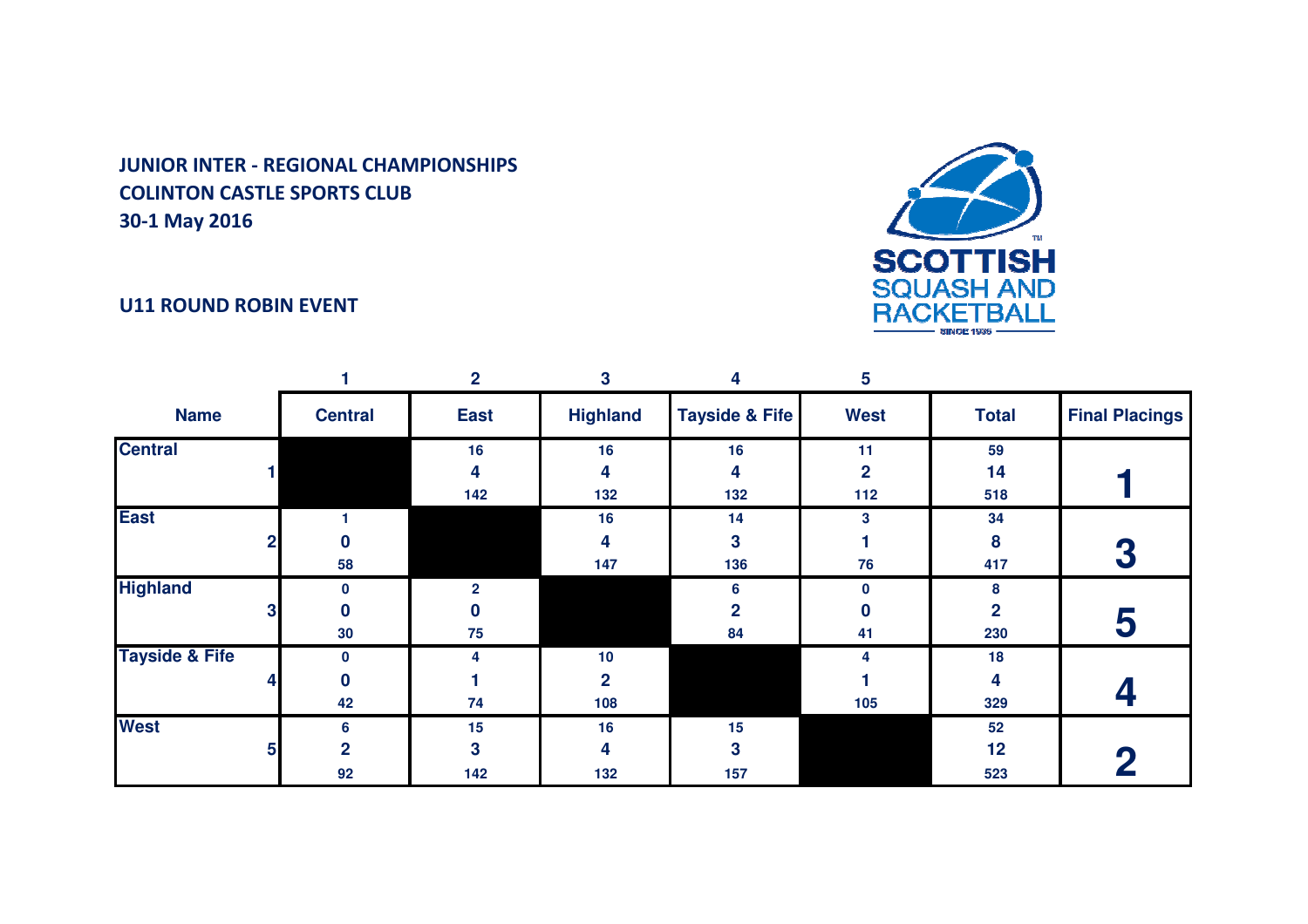AGE GROUPU11

REGION AHIGHLAND



REGION BWEST

|                  | <b>HIGHLAND</b>  |   |    |             |    |   |    |   |   |   |   | <b>WEST</b>             |   |   |
|------------------|------------------|---|----|-------------|----|---|----|---|---|---|---|-------------------------|---|---|
|                  | <b>PLAYER A</b>  | A | B  | A           | B  | A | В  | A | B | A | B | <b>PLAYER B</b>         | А | в |
| <b>ISTRING 1</b> | Bruce Provan     |   | 11 | 5.          | 11 | 6 | 11 |   |   |   |   | <b>MAGNUS MACKENZIE</b> | 0 |   |
| <b>STRING 2</b>  | Scott Brown      |   | 11 |             | 11 |   | 11 |   |   |   |   | <b>ROBERT PHILIPS</b>   |   |   |
| <b>STRING 3</b>  | Kyle MacDonald   |   | 11 | 3           | 11 |   | 11 |   |   |   |   | <b>RORY PATERSON</b>    |   |   |
| <b>STRING 4</b>  | Lily Craig-Gould |   | 11 | 8           | 11 | 3 | 11 |   |   |   |   | Orla Young              |   |   |
| <b>RESULT</b>    |                  |   |    | <b>BEAT</b> |    |   |    |   |   |   |   | <b>16 POINTS TO 0</b>   |   |   |
|                  | . <b>.</b>       |   |    |             |    |   |    |   |   |   |   |                         |   |   |

| <b>AGE GROUP</b><br>U11 |  |
|-------------------------|--|
|-------------------------|--|

REGION ACENTRAL

| <b>REGION B</b>  | <b>EAST</b>     |    |   |             |    |    |   |    |   |   |   |                       |   |   |
|------------------|-----------------|----|---|-------------|----|----|---|----|---|---|---|-----------------------|---|---|
|                  | <b>CENTRAL</b>  |    |   |             |    |    |   |    |   |   |   | <b>EAST</b>           |   |   |
|                  | <b>PLAYER A</b> | A  | B | А           | B  | A  | B | A  | B | A | B | <b>PLAYER B</b>       | А | B |
| <b>ISTRING 1</b> | Kyle Penman     | 11 | 5 | 11          | 3  | 11 | 4 |    |   |   |   | Rory Shaw             |   |   |
| <b>STRING 2</b>  | Jamie Cargill   | 11 |   | 10          | 12 | 11 | 4 | 11 | q |   |   | Sam Shannon           |   |   |
| <b>STRING 3</b>  | Anna Halliday   | 11 | 4 | 11          | 4  | 11 | 4 |    |   |   |   | Shane Mcconnell       |   |   |
| <b>STRING 4</b>  | Oliver Hunter   | 11 | 0 | 11          |    | 11 |   |    |   |   |   | <b>Chrissie Clark</b> |   |   |
| <b>RESULT</b>    |                 |    |   | <b>BEAT</b> |    |    |   |    |   |   |   | <b>16 POINTS TO 1</b> |   |   |

RESULT

AGE GROUPU11

REGION ATAYSIDE AND FIFE

REGION BHIGHLAND

|                 | <b>TAYSIDE AND FIFE</b>      |    |              |             |    |    |    |   |   |   |   | <b>HIGHLAND</b>       |   |  |
|-----------------|------------------------------|----|--------------|-------------|----|----|----|---|---|---|---|-----------------------|---|--|
|                 | <b>PLAYER A</b>              | A  | B            | A           | B  | A  | B  | A | В | A | B | <b>PLAYER B</b>       | А |  |
| <b>STRING 1</b> | <b>CHRISTOPHER HORSBI 11</b> |    | $\mathbf{0}$ | 11          | າ  | 11 | 0  |   |   |   |   | <b>Bruce Provan</b>   |   |  |
| <b>STRING 2</b> | <b>JAMES BEAUMONT</b>        | q  | 11           | q           | 11 |    | 11 |   |   |   |   | Scott Brown           |   |  |
| <b>STRING 3</b> | <b>ICAMERON JACK</b>         | 6  | 11           | 8           | 11 |    | 11 |   |   |   |   | Kyle MacDonald        |   |  |
| <b>STRING 4</b> | <b>IKATIE RIGDEN</b>         | 11 | 4            | 11          |    | 11 |    |   |   |   |   | Lilly Craig-Gould     |   |  |
| <b>RESULT</b>   |                              |    |              | <b>BEAT</b> |    |    |    |   |   |   |   | <b>13 POINTS TO 3</b> |   |  |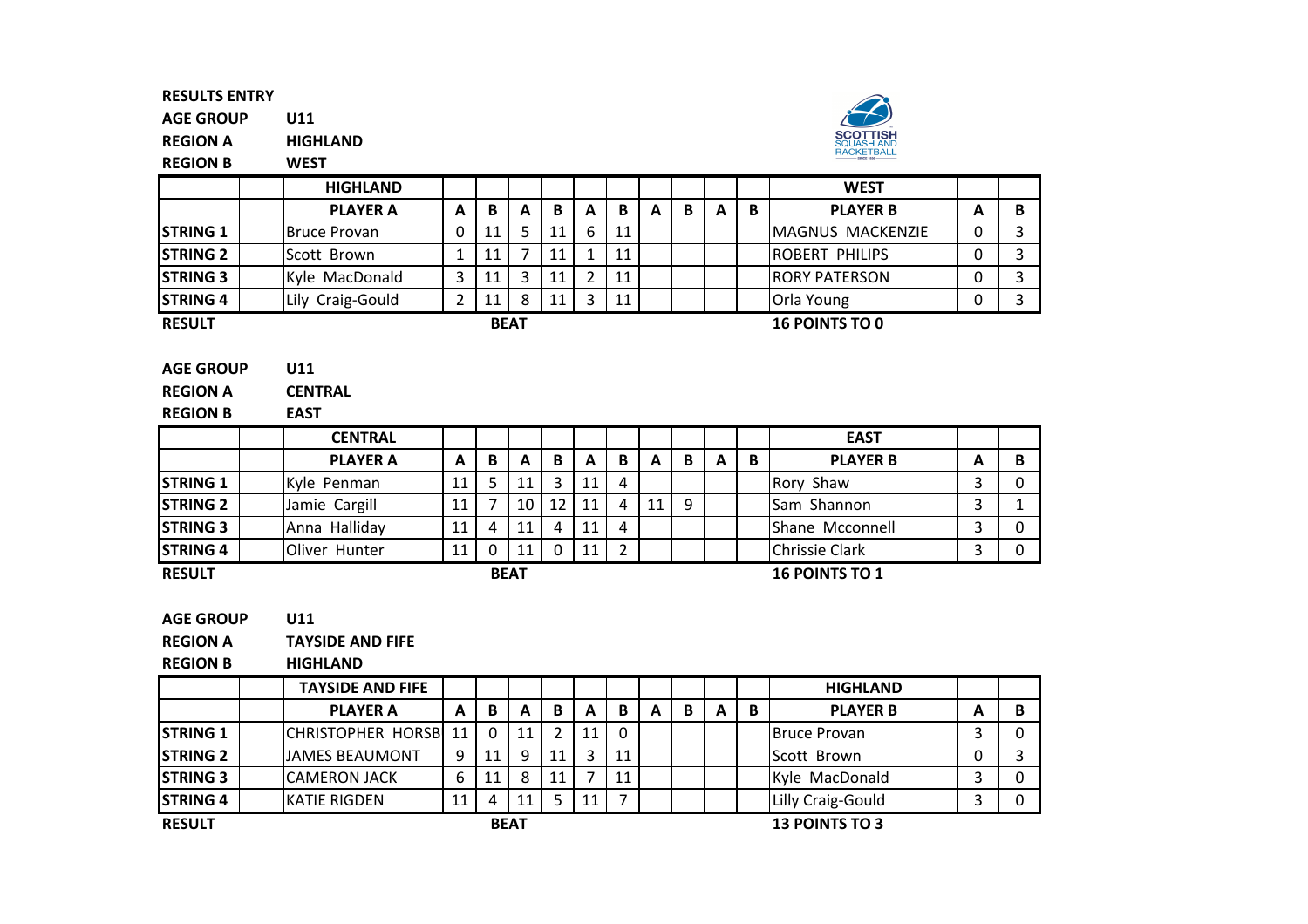| <b>AGE GROUP</b> | U11                     |    |                |             |                |    |                |   |    |                           |   |                         |                |                |
|------------------|-------------------------|----|----------------|-------------|----------------|----|----------------|---|----|---------------------------|---|-------------------------|----------------|----------------|
| <b>REGION A</b>  | <b>CENTRAL</b>          |    |                |             |                |    |                |   |    |                           |   |                         |                |                |
| <b>REGION B</b>  | <b>HIGHLAND</b>         |    |                |             |                |    |                |   |    |                           |   |                         |                |                |
|                  | <b>CENTRAL</b>          |    |                |             |                |    |                |   |    |                           |   | <b>HIGHLAND</b>         |                |                |
|                  | <b>PLAYER A</b>         | A  | B              | A           | B              | A  | $\mathbf B$    | A | B  | $\boldsymbol{\mathsf{A}}$ | B | <b>PLAYER B</b>         | A              | B              |
| <b>STRING 1</b>  | Kyle Penman             | 11 | 2              | 11          | $\mathbf{1}$   | 11 | $\overline{2}$ |   |    |                           |   | <b>Bruce Provan</b>     | 3              | $\Omega$       |
| <b>STRING 2</b>  | Jamie Cargill           | 11 | 4              | 11          | $\overline{3}$ | 11 | 4              |   |    |                           |   | Scott Brown             | 3              | $\mathbf 0$    |
| <b>STRING 3</b>  | Anna Halliday           | 11 | 4              | 11          | 3              | 11 | 0              |   |    |                           |   | Kyle MacDonald          | 3              | $\mathbf{0}$   |
| <b>STRING 4</b>  | Oliver Hunter           | 11 | $\overline{3}$ | 11          | $\overline{3}$ | 11 | $\mathbf{1}$   |   |    |                           |   | Lily Craig-Gould        | 3              | $\mathbf 0$    |
| <b>RESULT</b>    |                         |    |                | <b>BEAT</b> |                |    |                |   |    |                           |   | <b>16 POINTS TO 0</b>   |                |                |
|                  |                         |    |                |             |                |    |                |   |    |                           |   |                         |                |                |
| <b>AGE GROUP</b> | U11                     |    |                |             |                |    |                |   |    |                           |   |                         |                |                |
| <b>REGION A</b>  | <b>WEST</b>             |    |                |             |                |    |                |   |    |                           |   |                         |                |                |
| <b>REGION B</b>  | <b>EAST</b>             |    |                |             |                |    |                |   |    |                           |   |                         |                |                |
|                  | <b>WEST</b>             |    |                |             |                |    |                |   |    |                           |   | <b>EAST</b>             |                |                |
|                  | <b>PLAYER A</b>         | A  | B              | A           | B              | A  | B              | A | B  | $\mathbf{A}$              | B | <b>PLAYER B</b>         | A              | B              |
| <b>STRING 1</b>  | MAGNUS MACKENZIE        | 11 | $\overline{7}$ | 7           | 11             | 11 | 4              | 6 | 11 | 8                         |   | 11 Rory Shaw            | $\overline{2}$ | $\overline{3}$ |
| <b>STRING 2</b>  | ROBERT PHILIPS          | 11 | $\overline{7}$ | 11          | 3              | 11 | 3              |   |    |                           |   | Sam Shannon             | 3              | $\mathbf{0}$   |
| <b>STRING 3</b>  | <b>RORY PATERSON</b>    | 11 | $\mathbf 0$    | 11          | 3              | 11 | 5              |   |    |                           |   | Shane Mcconnell         | 3              | $\mathbf 0$    |
| <b>STRING 4</b>  | ORLA MCDOUGALL          | 11 | 5              | 11          | 3              | 11 | 3              |   |    |                           |   | Chrissie Clark          | 3              | $\mathbf 0$    |
| <b>RESULT</b>    |                         |    |                | <b>BEAT</b> |                |    |                |   |    |                           |   | <b>15 POINTS TO 3</b>   |                |                |
|                  |                         |    |                |             |                |    |                |   |    |                           |   |                         |                |                |
| <b>AGE GROUP</b> | U11                     |    |                |             |                |    |                |   |    |                           |   |                         |                |                |
| <b>REGION A</b>  | <b>CENTRAL</b>          |    |                |             |                |    |                |   |    |                           |   |                         |                |                |
| <b>REGION B</b>  | <b>TAYSIDE AND FIFE</b> |    |                |             |                |    |                |   |    |                           |   |                         |                |                |
|                  | <b>CENTRAI</b>          |    |                |             |                |    |                |   |    |                           |   | <b>TAVSIDE AND FIFF</b> |                |                |

|                  | <b>CENTRAL</b>  |    |   |             |   |    |   |   |   |   |   | <b>TAYSIDE AND FIFE</b>     |   |  |
|------------------|-----------------|----|---|-------------|---|----|---|---|---|---|---|-----------------------------|---|--|
|                  | <b>PLAYER A</b> | A  | B | А           | B | A  | B | A | В | A | В | <b>PLAYER B</b>             | А |  |
| <b>STRING 1</b>  | Kyle Penman     |    |   | 11          |   | 11 | 9 |   |   |   |   | <b>CHRISTOPHER HORSBURG</b> |   |  |
| <b>STRING 2</b>  | Jamie Cargill   | 11 |   | 11          | 0 | 11 | 0 |   |   |   |   | <b>JAMES BEAUMONT</b>       |   |  |
| <b>ISTRING 3</b> | Anna Halliday   | 11 |   | 11          |   | 11 |   |   |   |   |   | <b>CAMERON JACK</b>         |   |  |
| <b>STRING 4</b>  | Oliver Hunter   | 11 |   |             | 8 | 11 |   |   |   |   |   | <b>IKATIE RIGDEN</b>        |   |  |
| <b>RESULT</b>    |                 |    |   | <b>BEAT</b> |   |    |   |   |   |   |   | <b>16 POINTS TO 0</b>       |   |  |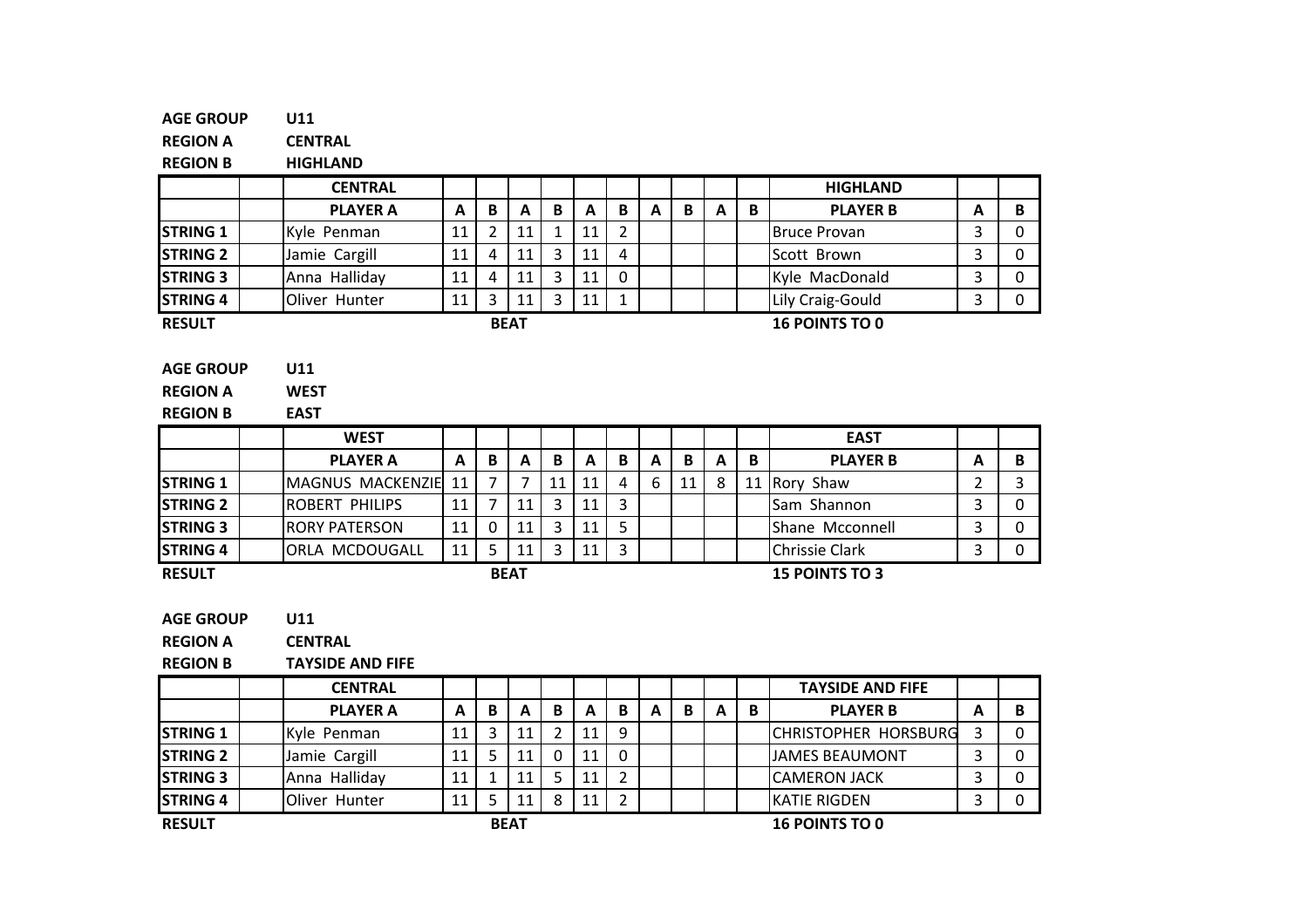#### AGE GROUPU11

REGION AEAST

REGION BHIGHLAND

|                 | <b>EAST</b>     |    |   |             |    |    |    |   |    |    |   | <b>HIGHLAND</b>       |   |   |
|-----------------|-----------------|----|---|-------------|----|----|----|---|----|----|---|-----------------------|---|---|
|                 | <b>PLAYER A</b> | A  | В | A           | в  | А  | в  | А | B  | А  | B | <b>PLAYER B</b>       | А | B |
| <b>STRING 1</b> | Rory Shaw       | 11 |   | 11          |    | 11 |    |   |    |    |   | <b>Bruce Provan</b>   |   | 0 |
| <b>STRING 2</b> | Sam Shannon     |    |   | 11          | Δ  | 11 |    |   |    |    |   | Scott Brown           |   | 0 |
| <b>STRING 3</b> | Shane Mcconnell | 11 |   | 11          |    | 4  | 11 | 9 | 11 | 11 |   | Kyle MacDonald        |   | ┑ |
| <b>STRING 4</b> | Chrissie Clark  | 11 | 6 | 13          | 11 | 11 |    |   |    |    |   | Lily Craig-Gould      |   | 0 |
| <b>RESULT</b>   |                 |    |   | <b>BEAT</b> |    |    |    |   |    |    |   | <b>16 POINTS TO 2</b> |   |   |

|  | <b>AGE GROUP</b> | <b>U11</b> |
|--|------------------|------------|
|--|------------------|------------|

REGION AWEST

REGION BTAYSIDE AND FIFE

|                  | <b>WEST</b>            |    |    |             |   |    |    |    |   |   |    | <b>TAYSIDE AND FIFE</b>     |   |  |
|------------------|------------------------|----|----|-------------|---|----|----|----|---|---|----|-----------------------------|---|--|
|                  | <b>PLAYER A</b>        | A  | В  | А           | В | A  | В  | A  | в | A | В  | <b>PLAYER B</b>             | А |  |
| <b>ISTRING 1</b> | MAGNUS MACKENZIE 10    |    | 12 |             |   | 10 | 12 | 11 | 6 | 4 | 11 | <b>CHRISTOPHER HORSBURG</b> |   |  |
| <b>ISTRING 2</b> | <b>IROBERT PHILIPS</b> | 11 |    |             |   | 11 |    |    |   |   |    | <b>JIAMES BEAUMONT</b>      |   |  |
| <b>ISTRING 3</b> | <b>IRORY PATERSON</b>  | 11 | 9  |             |   | 11 | 6  |    |   |   |    | <b>IKATIE RIGDEN</b>        |   |  |
| <b>STRING 4</b>  | IORLA MCDOUGALL        | 12 | 10 | 11          | 4 |    | 13 | 11 | 8 |   |    | <b>IMATTHEW DAVIES</b>      |   |  |
| <b>RESULT</b>    |                        |    |    | <b>BEAT</b> |   |    |    |    |   |   |    | <b>15 POINTS TO 4</b>       |   |  |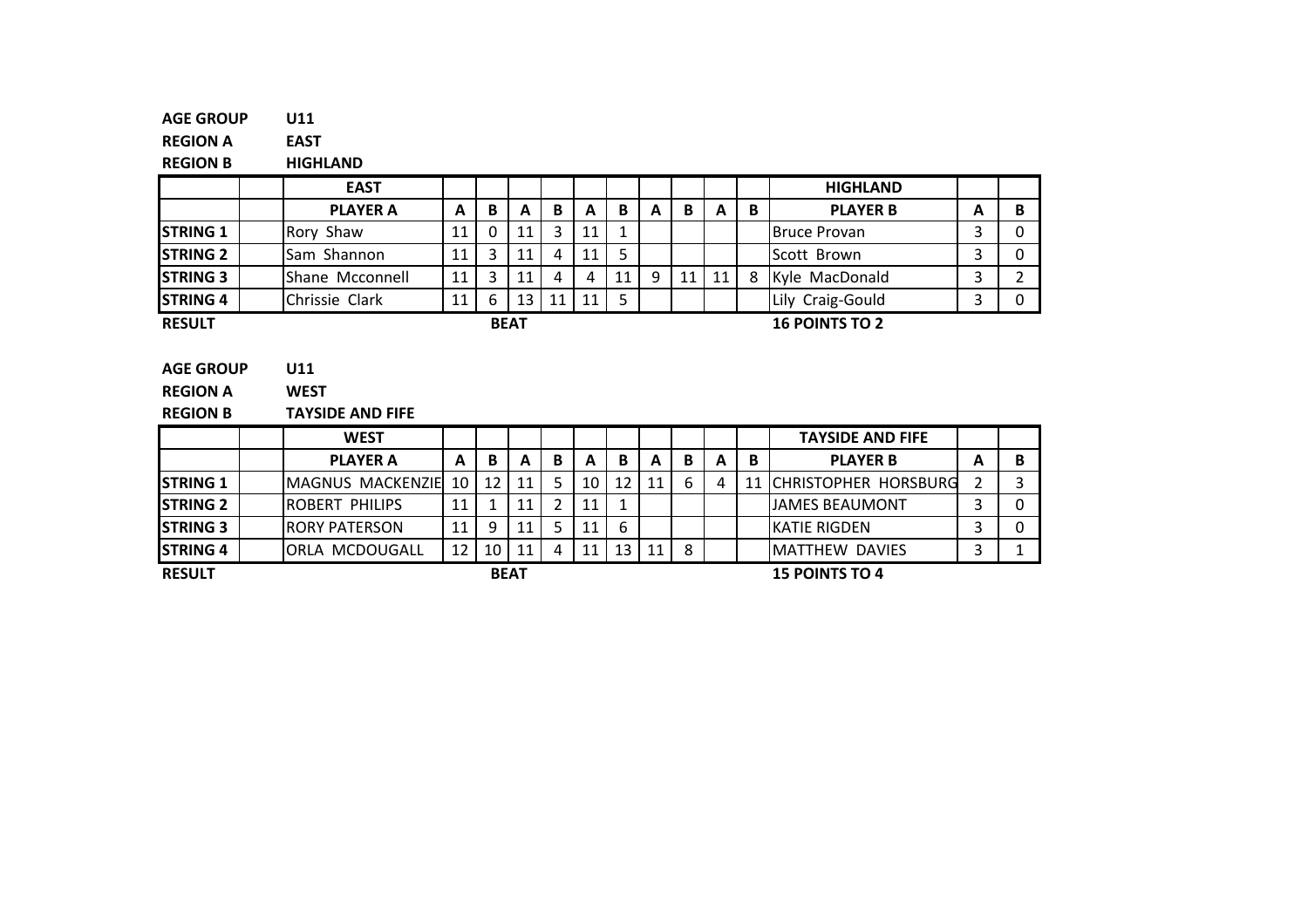

## U13 ROUND ROBIN EVENT

|                                   |                           | $\overline{2}$            | 3                | 4                        |                 |                       |
|-----------------------------------|---------------------------|---------------------------|------------------|--------------------------|-----------------|-----------------------|
| <b>Name</b>                       | <b>Central</b>            | <b>East</b>               | <b>Highlands</b> | <b>West</b>              | <b>Total</b>    | <b>Final Placings</b> |
| <b>Central</b>                    |                           | 4<br>103                  | 16<br>4<br>153   | $\mathbf{2}$<br>Ω<br>101 | 22<br>5<br>357  |                       |
| <b>East</b><br>2 <sub>l</sub>     | 13<br>3<br>120            |                           | 16<br>4<br>150   | 13<br>3<br>153           | 42<br>10<br>423 |                       |
| <b>Highland</b><br>$\mathbf{3}$   | $\overline{2}$<br>0<br>88 | $\overline{2}$<br>0<br>81 |                  | $\mathbf{2}$<br>0<br>66  | 6<br>0<br>235   |                       |
| <b>West</b><br>$\overline{\bf 4}$ | 16<br>4<br>151            | 6<br>137                  | 16<br>4<br>150   |                          | 38<br>9<br>438  |                       |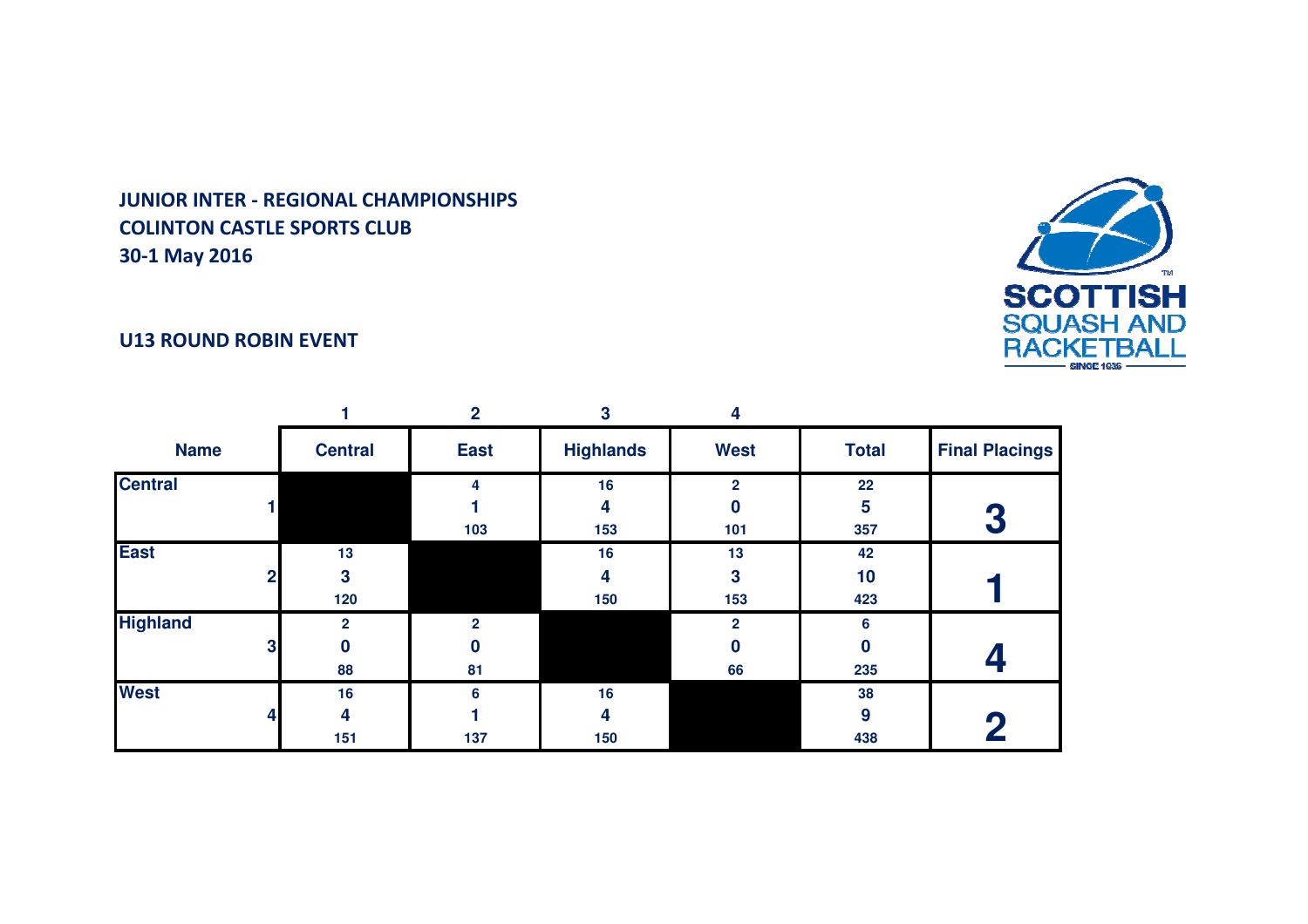AGE GROUPU13

REGION AEAST

REGION BHIGHLAND



|                 | <b>EAST</b>     |    |    |             |   |    |   |    |    |   |   | <b>HIGHLAND</b>       |   |  |
|-----------------|-----------------|----|----|-------------|---|----|---|----|----|---|---|-----------------------|---|--|
|                 | <b>PLAYER A</b> | A  | B  | A           | В | A  | B | A  | B  | A | B | <b>PLAYER B</b>       | A |  |
| <b>STRING 1</b> | Hugo McPherson  | 11 |    | 11          | 4 | 11 | 9 |    |    |   |   | Callum Scott          |   |  |
| <b>STRING 2</b> | Tom Clark       | 8  | 11 | 11          |   |    |   | 10 | 12 |   |   | Ben Barron            |   |  |
| <b>STRING 3</b> | Steven Hill     |    |    | 11          | 8 | 11 | – |    |    |   |   | Will Jack             |   |  |
| <b>STRING 4</b> | Jen Riches      | 11 |    | 11          |   | 11 |   |    |    |   |   | <b>Brooke Carver</b>  |   |  |
| <b>RESULT</b>   |                 |    |    | <b>BEAT</b> |   |    |   |    |    |   |   | <b>14 POINTS TO 5</b> |   |  |

| <b>AGE GROUP</b> | U13 |
|------------------|-----|
|                  |     |

| <b>REGION A</b> | <b>CENTRAL</b> |
|-----------------|----------------|
|                 |                |
|                 |                |

| <b>REGION B</b> | <b>WEST</b>      |   |    |             |    |    |    |   |    |   |   |                          |   |   |
|-----------------|------------------|---|----|-------------|----|----|----|---|----|---|---|--------------------------|---|---|
|                 | <b>CENTRAL</b>   |   |    |             |    |    |    |   |    |   |   | <b>WEST</b>              |   |   |
|                 | <b>PLAYER A</b>  | A | В  | A           | B  | А  | B  | A | B  | А | B | <b>PLAYER B</b>          | A | в |
| <b>STRING 1</b> | Finlay Martin    |   | 11 | 8           | 11 | 13 | 11 | 6 | 11 |   |   | <b>HUZAIFAH ALI</b>      |   |   |
| <b>STRING 2</b> | Lucy Murchie     | 9 | 11 | 13          | 15 | 6  | 11 |   |    |   |   | <b>FINDLAY MCDOUGALL</b> |   |   |
| <b>STRING 3</b> | Alastair Findlay |   | 11 | 9           | 11 | 11 | 4  | 6 | 11 |   |   | <b>HAMISH BUCHANAN</b>   |   |   |
| <b>STRING 4</b> | Eilidh Mackenzie |   | 11 |             | 11 |    | 11 |   |    |   |   | JEMMA YOUNG              |   |   |
| <b>RESULT</b>   |                  |   |    | <b>BEAT</b> |    |    |    |   |    |   |   | <b>16 POINTS TO 2</b>    |   |   |

| <b>AGE GROUP</b> | U13 |
|------------------|-----|
|                  |     |

REGION AEAST

REGION BCENTRAL

|                 | <b>EAST</b>     |    |    |             |                 |                 |    |    |   |   |   | <b>CENTRAL</b>        |   |   |
|-----------------|-----------------|----|----|-------------|-----------------|-----------------|----|----|---|---|---|-----------------------|---|---|
|                 | <b>PLAYER A</b> | A  | B  | A           | B               | A               | B  | A  | B | A | B | <b>PLAYER B</b>       | A | В |
| <b>STRING 1</b> | Hugo McPherson  | 11 |    |             | 11              | 11              |    | 11 |   |   |   | Finlay Martin         |   |   |
| <b>STRING 2</b> | Tom Clark       | 11 |    | 12          | 10 <sup>1</sup> | 11 <sup>1</sup> |    |    |   |   |   | Lucy Murchie          |   | 0 |
| <b>STRING 3</b> | Brodie Young    | 11 | 6  | 11          | 6               | 12 <sub>1</sub> | 10 |    |   |   |   | Alastair Findlay      |   | 0 |
| <b>STRING 4</b> | Evie Shannon    | 4  | 11 |             | 11              | 4               | 11 |    |   |   |   | Eilidh MacKenzie      |   |   |
| <b>RESULT</b>   |                 |    |    | <b>BEAT</b> |                 |                 |    |    |   |   |   | <b>16 POINTS TO 1</b> |   |   |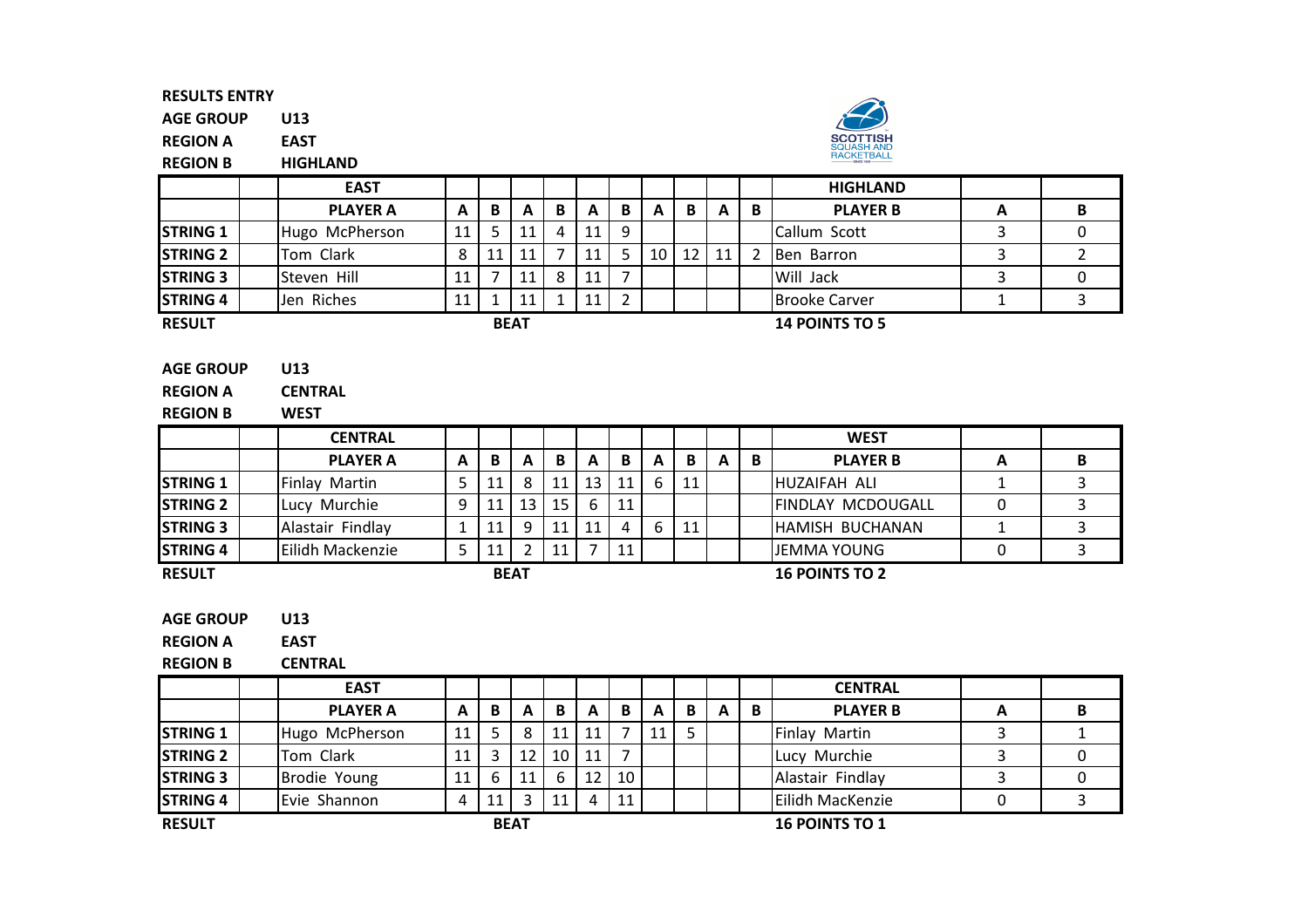#### AGE GROUPU13

REGION A**WEST** 

REGION BHIGHLAND

|                                                        | <b>WEST</b>                       |    |                |             |              |                 |                |    |                |    |   | <b>HIGHLAND</b>          |   |                |
|--------------------------------------------------------|-----------------------------------|----|----------------|-------------|--------------|-----------------|----------------|----|----------------|----|---|--------------------------|---|----------------|
|                                                        | <b>PLAYER A</b>                   | A  | B              | A           | B            | A               | B              | A  | B              | A  | B | <b>PLAYER B</b>          | A | B              |
| <b>STRING 1</b>                                        | HUZAIFAH ALI                      | 11 | $\overline{2}$ | 11          | 3            | 11              | $\overline{2}$ |    |                |    |   | Callum Scott             | 3 | $\mathbf 0$    |
| <b>STRING 2</b>                                        | FINDLAY MCDOUGALL                 | 10 | 12             | 11          | 9            | 8               | 11             | 11 | 4              | 11 | 6 | Ben Barron               | 3 | $\overline{2}$ |
| <b>STRING 3</b>                                        | HAMISH BUCHANAN                   | 11 | 3              | 11          | 7            | 11              | 4              |    |                |    |   | Struan Donald            | 3 | $\mathbf 0$    |
| <b>STRING 4</b>                                        | <b>JEMMA YOUNG</b>                | 11 | 1              | 11          | $\mathbf{1}$ | 11              | $\mathbf{1}$   |    |                |    |   | <b>Brooke Craig</b>      | 3 | $\mathbf 0$    |
| <b>RESULT</b>                                          |                                   |    |                | <b>BEAT</b> |              |                 |                |    |                |    |   | <b>16 POINTS TO 2</b>    |   |                |
| <b>AGE GROUP</b><br><b>REGION A</b><br><b>REGION B</b> | U13<br><b>EAST</b><br><b>WEST</b> |    |                |             |              |                 |                |    |                |    |   |                          |   |                |
|                                                        | <b>EAST</b>                       |    |                |             |              |                 |                |    |                |    |   | <b>WEST</b>              |   |                |
|                                                        | <b>PLAYER A</b>                   | A  | B              | A           | B            | A               | B              | A  | B              | A  | B | <b>PLAYER B</b>          | A | B              |
| <b>STRING 1</b>                                        | Hugo McPherson                    | 11 | 7              | 12          | 10           | 11              | 5              |    |                |    |   | HUZAIFAH ALI             | 3 | $\mathbf 0$    |
| <b>STRING 2</b>                                        | Tom Clark                         | 11 | 8              | 13          | 11           | 5               | 11             | 11 | $\overline{7}$ |    |   | <b>FINDLAY MCDOUGALL</b> | 3 | $\mathbf{1}$   |
| <b>STRING 3</b>                                        | Brodie Young                      | 11 | 6              | 11          | 13           | 5.              | 11             | 13 | 11             | 11 | 3 | HAMISH BUCHANAN          | 3 | $\overline{2}$ |
| <b>STRING 4</b>                                        | Jen Riches                        | 9  | 11             | 9           | 11           | 10 <sup>1</sup> | 12             |    |                |    |   | <b>JEMMA YOUNG</b>       | 0 | $\mathbf{3}$   |
| <b>RESULT</b>                                          |                                   |    |                | <b>BEAT</b> |              |                 |                |    |                |    |   | <b>16 POINTS TO 3</b>    |   |                |
|                                                        |                                   |    |                |             |              |                 |                |    |                |    |   |                          |   |                |
| <b>AGE GROUP</b>                                       | U13                               |    |                |             |              |                 |                |    |                |    |   |                          |   |                |
| <b>REGION A</b>                                        | <b>CENTRAL</b>                    |    |                |             |              |                 |                |    |                |    |   |                          |   |                |

REGION BHIGHLAND

|                 | <b>CENTRAL</b>   |    |          |             |    |    |    |    |   |    |   | <b>HIGHLAND</b>       |   |   |
|-----------------|------------------|----|----------|-------------|----|----|----|----|---|----|---|-----------------------|---|---|
|                 | <b>PLAYER A</b>  | A  | B        | A           | В  | A  | В  | A  | B | A  | B | <b>PLAYER B</b>       | A | В |
| <b>STRING 1</b> | Finlay Martin    |    | 8        | 12          | 14 | Q  | 11 | 11 |   | 11 |   | Callum Scott          |   |   |
| <b>STRING 2</b> | Lucy Murchie     | 11 | 9        | 11          | 6  | 11 | 9  |    |   |    |   | <b>Ben Barron</b>     |   | 0 |
| <b>STRING 3</b> | Alastair Findlay |    | 6        | 11          | 6  |    | 5  |    |   |    |   | Will Jack             |   |   |
| <b>STRING 4</b> | Eilidh Mackenzie | 11 | $\Omega$ | 11          |    |    | C  |    |   |    |   | <b>Brook Carver</b>   |   | 0 |
| <b>RESULT</b>   |                  |    |          | <b>BEAT</b> |    |    |    |    |   |    |   | <b>16 POINTS TO 2</b> |   |   |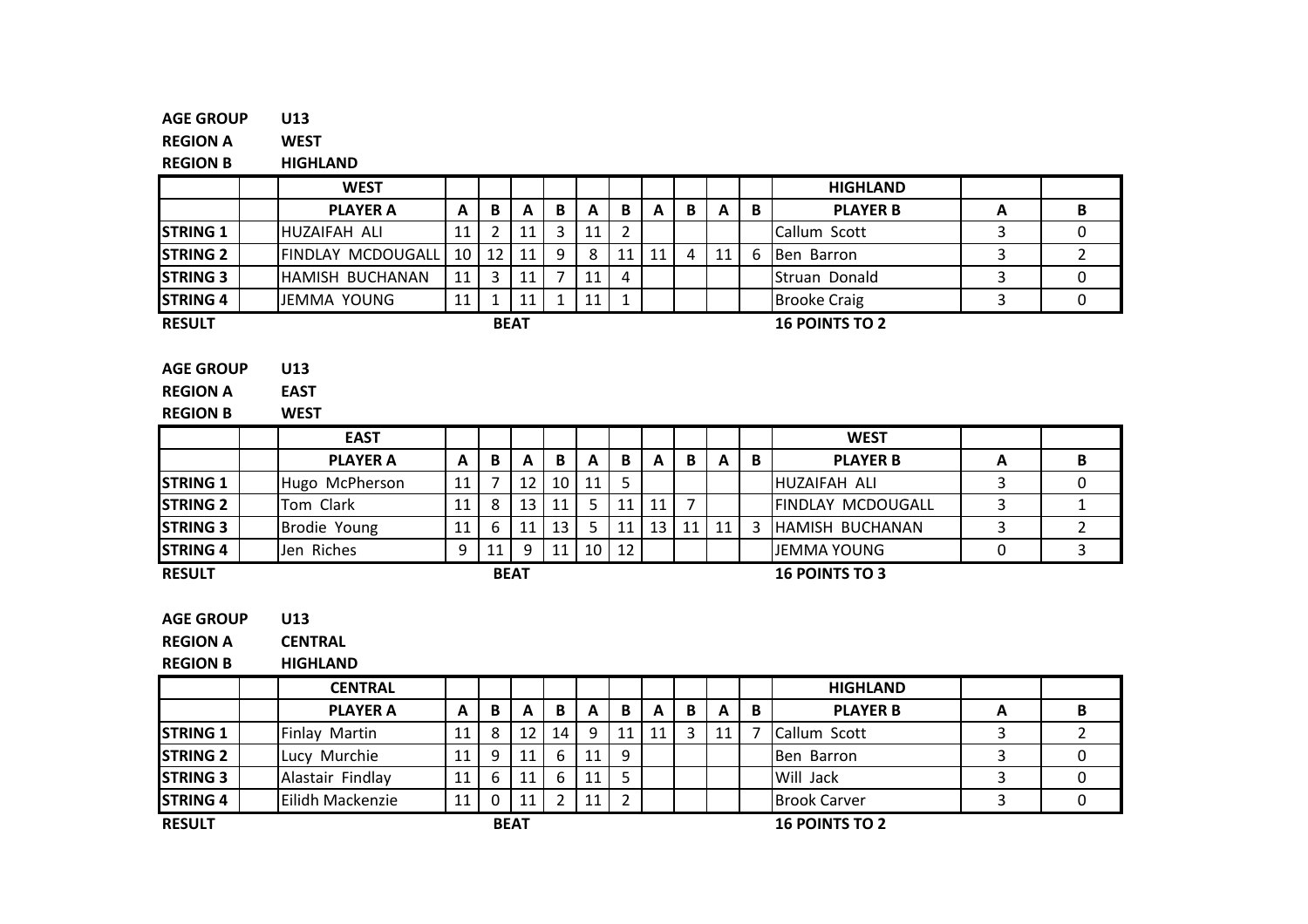## U15 ROUND ROBIN EVENT



|                 |   |                | $\mathbf{2}$   | 3                       | 4               | 5              |              |                       |
|-----------------|---|----------------|----------------|-------------------------|-----------------|----------------|--------------|-----------------------|
| <b>Name</b>     |   | <b>Central</b> | <b>East</b>    | Grampian                | <b>Highland</b> | <b>West</b>    | <b>Total</b> | <b>Final Placings</b> |
| <b>Central</b>  |   |                | $\overline{2}$ | 14                      | 6               | $\overline{2}$ | 24           |                       |
|                 |   |                | 0              | 3                       | 2               | 0              | 5            |                       |
|                 |   |                | 101            | 146                     | 99              | 97             | 443          |                       |
| <b>East</b>     |   | 16             |                | 13                      | 10              | 3              | 42           |                       |
|                 | 2 | 4              |                | 3                       | $\mathbf{2}$    | 0              | 9            | $\bf{2}$              |
|                 |   | 152            |                | 140                     | 92              | 104            | 488          |                       |
| <b>Grampian</b> |   | 3              | 5              |                         | 3               | 0              | 11           |                       |
|                 | 3 |                |                |                         |                 | 0              | 3            | 5                     |
|                 |   | 111            | 120            |                         | 71              | 46             | 348          |                       |
| <b>Highland</b> |   | 11             | 6              | 13                      |                 | 5              | 35           |                       |
|                 |   | $\overline{2}$ | $\overline{2}$ | $\overline{\mathbf{3}}$ |                 |                | 8            | 3                     |
|                 |   | 111            | 88             | 112                     |                 | 89             | 400          |                       |
| <b>West</b>     |   | 16             | 16             | 16                      | 13              |                | 61           |                       |
|                 | 5 | 4              | 4              | 4                       | 3               |                | 15           |                       |
|                 |   | 149            | 159            | 132                     | 122             |                | 562          |                       |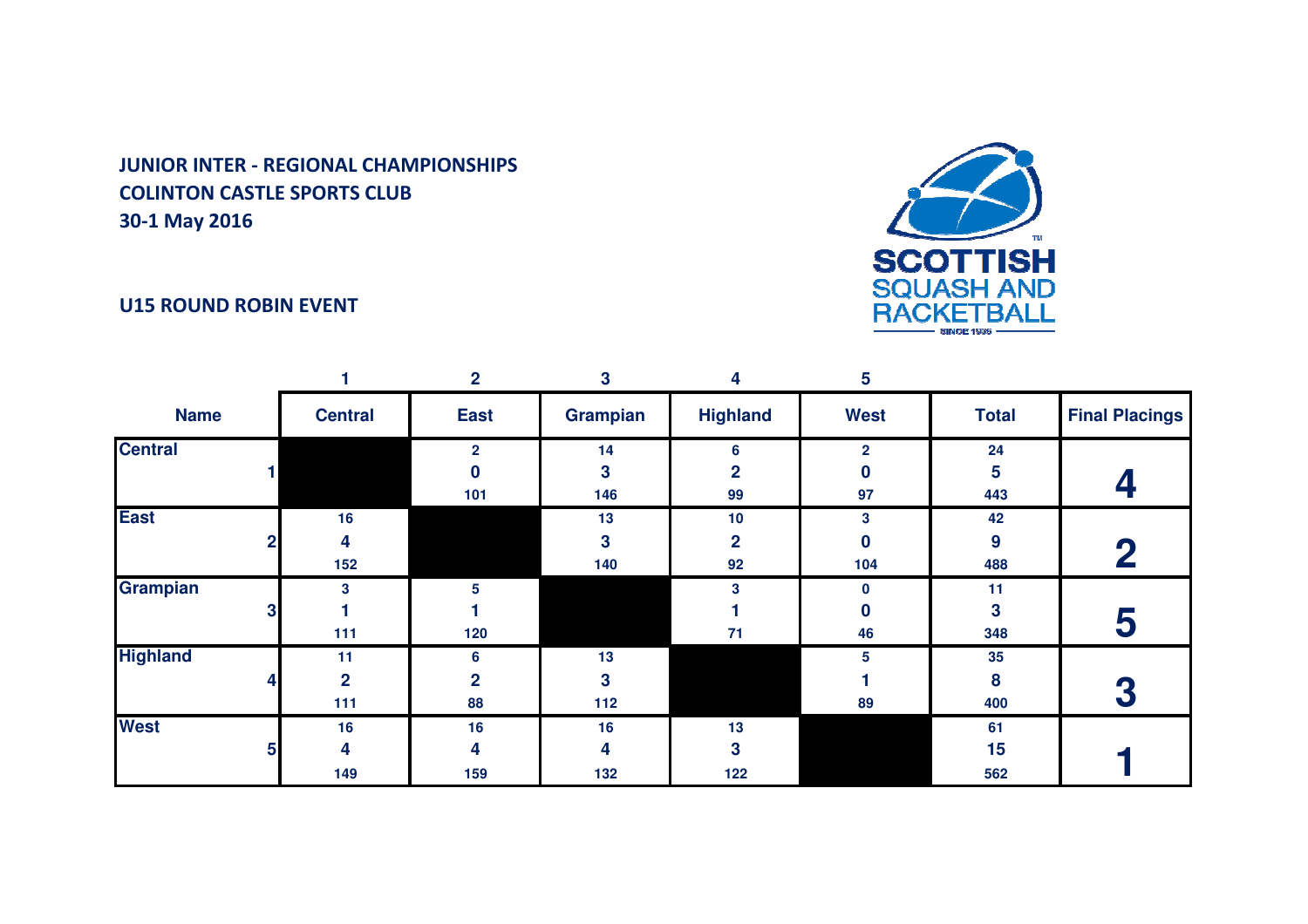AGE GROUPU15

REGION AHIGHLAND

EAST

REGION B



|                                                        | <b>HIGHLAND</b>                       |    |                |             |    |              |    |              |    |              |   | <b>EAST</b>           |          |             |
|--------------------------------------------------------|---------------------------------------|----|----------------|-------------|----|--------------|----|--------------|----|--------------|---|-----------------------|----------|-------------|
|                                                        | <b>PLAYER A</b>                       | A  | B              | A           | B  | A            | B  | $\mathbf{A}$ | B  | $\mathbf{A}$ | B | <b>PLAYER B</b>       | A        | B           |
| <b>STRING 1</b>                                        | Alasdair Prott                        | 11 | 7              | 11          | 0  | 11           | 3  |              |    |              |   | David Taylor          | 3        | 0           |
| <b>STRING 2</b>                                        | Harry Barron                          | 11 | 6              | 11          | 5. | 11           | 5  |              |    |              |   | David Riches          | 3        | 0           |
| <b>STRING 3</b>                                        | Lewis Barnard                         | 3  | 11             | 5           | 11 | 8            | 11 |              |    |              |   | Adam Young            | $\Omega$ | 3           |
| <b>STRING 4</b>                                        | Natalie Kynoch                        | 3  | 11             | 3           | 11 | $\mathbf 0$  | 11 |              |    |              |   | Anna Hallam           | 0        | 3           |
| <b>RESULT</b>                                          |                                       |    |                | <b>BEAT</b> |    |              |    |              |    |              |   | <b>10 POINTS TO 6</b> |          |             |
| <b>AGE GROUP</b><br><b>REGION A</b><br><b>REGION B</b> | U15<br><b>EAST</b><br><b>GRAMPIAN</b> |    |                |             |    |              |    |              |    |              |   |                       |          |             |
|                                                        | <b>EAST</b>                           |    |                |             |    |              |    |              |    |              |   | <b>GRAMPIAN</b>       |          |             |
|                                                        | <b>PLAYER A</b>                       | A  | B              | A           | B  | $\mathbf{A}$ | B  | $\mathbf{A}$ | B  | $\mathbf{A}$ | B | <b>PLAYER B</b>       | A        | B           |
| <b>STRING 1</b>                                        | David Taylor                          | 11 | 4              | 11          | 6  | 11           | 5  |              |    |              |   | MARCUS HENDERSON      | 3        | 0           |
| <b>STRING 2</b>                                        | David Riches                          | 11 | $\overline{7}$ | 11          | 5. | 11           | 5  |              |    |              |   | <b>RYAN MILNE</b>     | 3        | 0           |
| <b>STRING 3</b>                                        | Michael Macari                        | 9  | 11             | 4           | 11 | 6            | 11 |              |    |              |   | <b>LOGAN LAWRENCE</b> | 0        | 3           |
| <b>STRING 4</b>                                        | Faye Fulton                           | 11 | 8              | 11          | 13 | 11           | 9  | 6            | 11 | 16           |   | 14 DANIEL MILNE       | 3        | $2^{\circ}$ |
| <b>RESULT</b>                                          |                                       |    |                | <b>BEAT</b> |    |              |    |              |    |              |   | <b>13 POINTS TO 5</b> |          |             |
|                                                        |                                       |    |                |             |    |              |    |              |    |              |   |                       |          |             |

AGE GROUPU15

REGION ACENTRAL

REGION BGRAMPIAN

|                 | <b>CENTRAL</b>  |    |    |             |    |    |    |   |    |   |   | <b>GRAMPIAN</b>          |   |   |
|-----------------|-----------------|----|----|-------------|----|----|----|---|----|---|---|--------------------------|---|---|
|                 | <b>PLAYER A</b> | A  | в  | A           | B  | A  | B  | A | B  | A | B | <b>PLAYER B</b>          | Α | В |
| <b>STRING 1</b> | Maddie Orr      | 12 | 10 | q           | 11 | 13 | 15 | 8 | 11 |   |   | <b>IMARCUS HENDERSON</b> |   |   |
| <b>STRING 2</b> | Ben Orr         | 12 | 10 | 11          | 8  | 11 |    |   |    |   |   | <b>RYAN MILNE</b>        |   |   |
| <b>STRING 3</b> | Fraser Laing    | 11 |    | 15          | 13 | 11 |    |   |    |   |   | LOGAN LAWRENCE           |   |   |
| <b>STRING 4</b> | Ross Waddell    | 11 |    |             | 4  | 11 |    |   |    |   |   | <b>IDANIEL MILNE</b>     |   |   |
| <b>RESULT</b>   |                 |    |    | <b>BEAT</b> |    |    |    |   |    |   |   | <b>14 POINTS TO 3</b>    |   |   |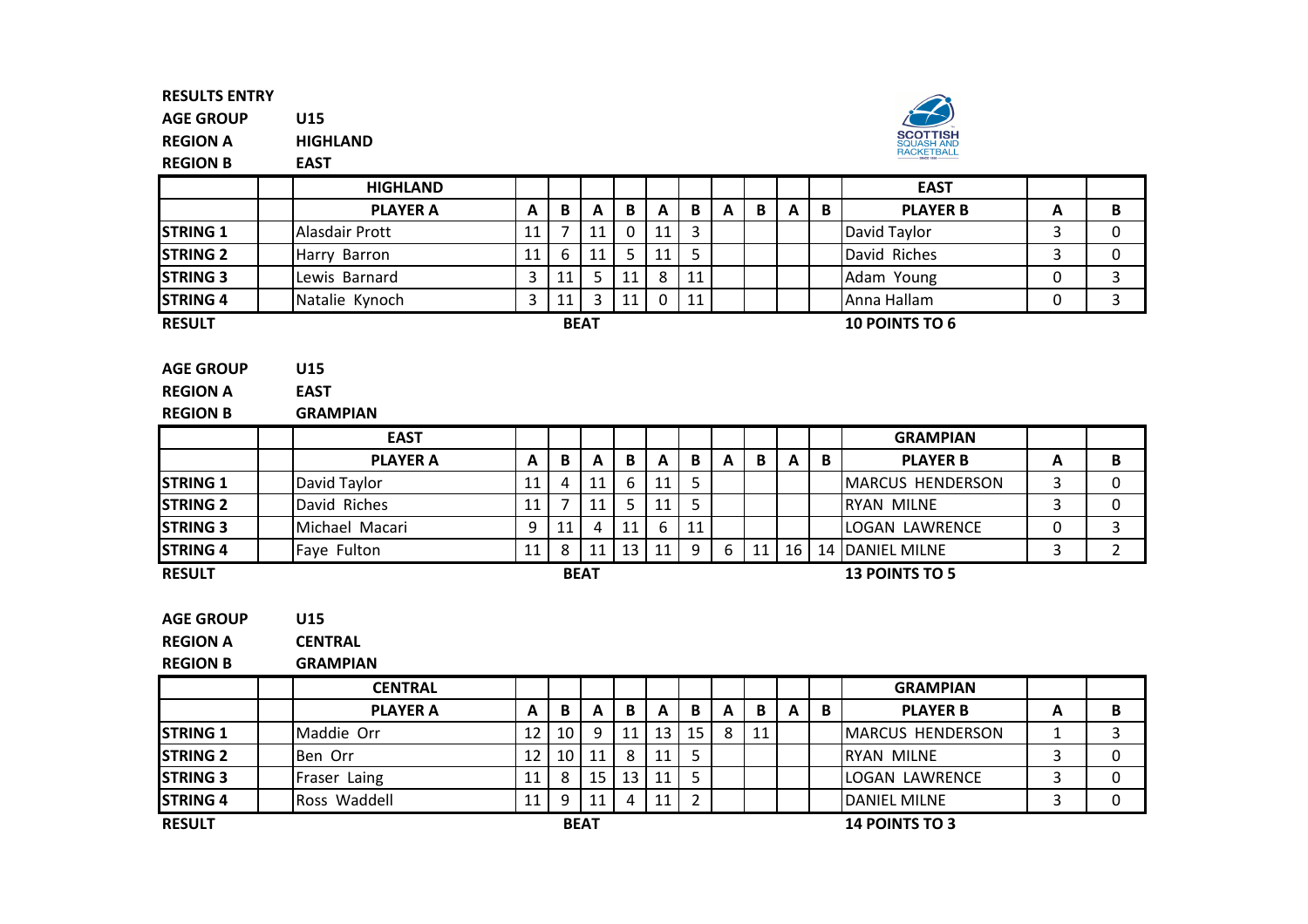|          |                | <b>HIGHLAND</b>             |                     |                |
|----------|----------------|-----------------------------|---------------------|----------------|
| B<br>A   | $\mathbf B$    | <b>PLAYER B</b>             | A                   | B              |
|          |                | Alasdair Prott              | 3                   | 0              |
| 11<br>11 | $\overline{7}$ | Harry Barron                | 3                   | $\overline{2}$ |
|          |                | Lewis Barnard               | 0                   | 3              |
|          |                | Natalie Kyncoh              | 3                   | 0              |
|          |                | <b>13 POINTS TO 5</b>       |                     |                |
|          |                |                             |                     |                |
|          |                |                             |                     |                |
|          |                |                             |                     |                |
|          |                |                             |                     |                |
|          |                |                             |                     |                |
| B<br>A   | $\mathbf{B}$   | <b>PLAYER B</b>             | A                   | B              |
|          |                | MAGNUS MACKENZIE            | 3                   | 0              |
| 11       |                | <b>ROBERT PHILIPS</b>       | $\mathbf{1}$        | 3              |
|          |                | <b>CHARLIE HENDERSON</b>    | $\mathbf 0$         |                |
|          |                |                             |                     | $\overline{3}$ |
|          |                | Orla McDougal               | 3                   | $\mathbf 0$    |
|          |                | 11 POINTS TO 6              |                     |                |
|          |                |                             |                     |                |
|          |                |                             |                     |                |
|          |                |                             |                     |                |
|          |                |                             |                     |                |
|          |                | <b>TAYSIDE AND FIFE</b>     |                     |                |
| B<br>A   | $\mathbf{B}$   | <b>PLAYER B</b>             | A                   | B              |
| 11       |                | <b>CHRISTOPHER HORSBURG</b> | 1                   | 3              |
| 3        |                | <b>JAMES BEAUMONT</b>       | $\overline{3}$<br>3 | 0              |
|          |                |                             | <b>WEST</b>         |                |

RESULT

STRING 4

Chrissie Clark 11 3 11 3 11 1 1 | KATIE RIGDEN<br>BEAT 14 POINTS TO N 3 0 14 POINTS TO 4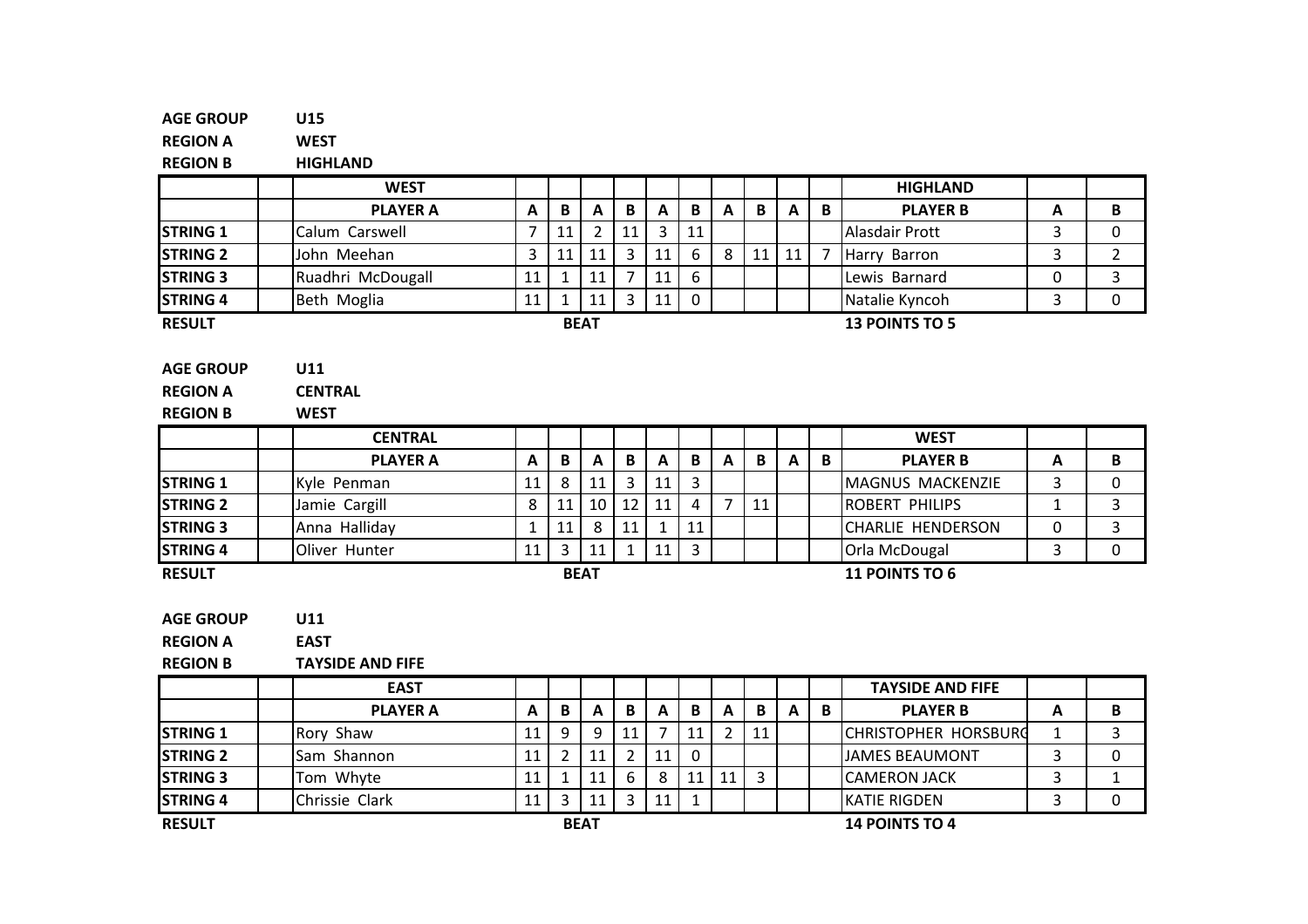#### AGE GROUP U15 REGION A HIGHLANDB GRAMPIAN REGION B HIGHLAND GRAMPIAN**PLAYER B** PLAYER AA A B A B A B A B A B A B PLAYER B A B STRING 1Alasdair Prott 11 5 11 3 11 3 11 3 MARCUS HENDERSON<br>Harry Barron 11 3 11 3 11 3 11 3 RYAN MILNE N 3 0 STRING 2 Harry Barron <sup>11</sup> <sup>3</sup> <sup>11</sup> <sup>3</sup> <sup>11</sup> <sup>3</sup> RYAN MILNE <sup>3</sup> <sup>0</sup> STRING 3 Lewis Barnard11 5 11 4 11 9 LOGAN LAWRENCE 3 0<br>2 11 6 11 5 11 DANIEL MILNE 0 3 STRING 4 Natalie Kynoch <sup>2</sup> <sup>11</sup> <sup>6</sup> <sup>11</sup> <sup>5</sup> <sup>11</sup> DANIEL MILNE <sup>0</sup> <sup>3</sup> RESULTAGE GROUP U15 REGION A**WEST** REGION B EAST WESTT | | | | | | | | | | | | EAST PLAYER AA A B A B A B A B A B A B PLAYER B A B STRING<sub>1</sub> Calum Carswell <sup>11</sup> <sup>5</sup> <sup>11</sup> <sup>6</sup> <sup>11</sup> <sup>1</sup> David Taylor <sup>3</sup> <sup>0</sup> STRING 2 John Meehan <sup>11</sup> <sup>6</sup> <sup>11</sup> <sup>4</sup> <sup>11</sup> <sup>7</sup> David Riches <sup>3</sup> <sup>0</sup> BEAT 13 POINTS TO 3 STRING 3Ruadhri McDougall 14 12 12 14 11 8 6 11 11 6 Adam Young 3 2<br>Beth Moglia 6 11 11 1 11 6 11 6 Anna Hallam 3 1 STRING<sub>4</sub> **4** | Beth Moglia | 6 | 11 | 11 | 1 | 11 | 6 | 11 | 6 | 11 | Anna Hallam <sup>3</sup> <sup>1</sup> RESULT U15 BEAT 16 POINTS TO 3

AGE GROUP

REGION A**HIGHLAND** 

B **CENTRAL** REGION B

|                 | <b>HIGHLAND</b> |    |    |             |   |    |     |    |    |   |   | <b>CENTRAL</b>        |   |   |
|-----------------|-----------------|----|----|-------------|---|----|-----|----|----|---|---|-----------------------|---|---|
|                 | <b>PLAYER A</b> | A  | В  | A           | B | A  | В   | A  | B  | A | B | <b>PLAYER B</b>       | А | В |
| <b>STRING 1</b> | Alasdair Prott  | 11 |    |             |   | 11 | 6   |    |    |   |   | Maddie Orr            |   |   |
| <b>STRING 2</b> | Harry Barron    | 11 |    |             |   | 11 | - 0 |    |    |   |   | Ben Orr               |   |   |
| <b>STRING 3</b> | Lewis Barnard   |    |    |             |   | 12 | 10  | 13 | 15 |   |   | Kai Brown             |   |   |
| <b>STRING 4</b> | Natalie Kynoch  | ▃  | 11 |             |   |    | 11  |    |    |   |   | <b>Ross Waddell</b>   |   |   |
| <b>RESULT</b>   |                 |    |    | <b>BEAT</b> |   |    |     |    |    |   |   | <b>11 POINTS TO 6</b> |   |   |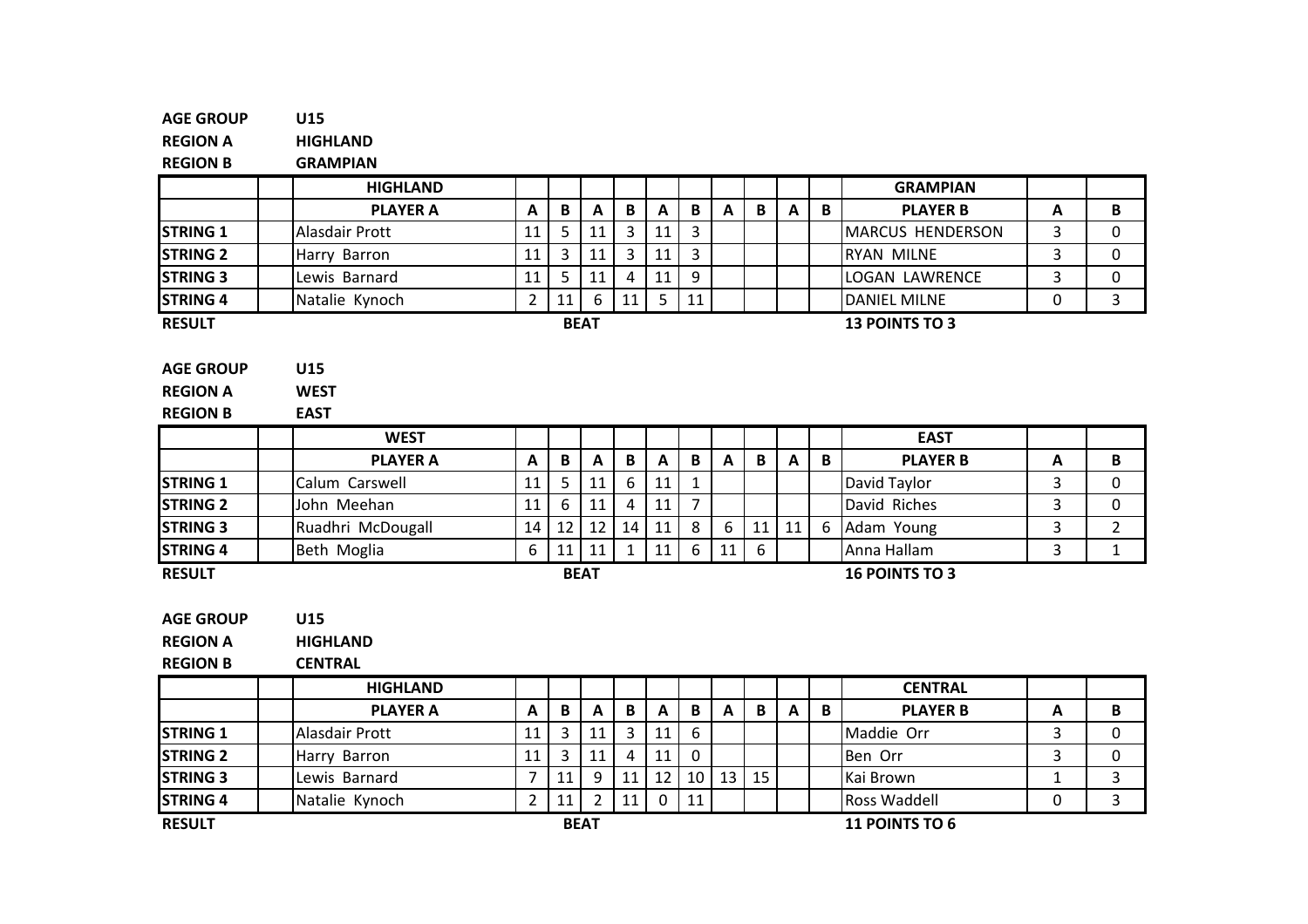| <b>AGE GROUP</b> | U15 |
|------------------|-----|
|                  |     |

REGION AEAST

REGION B

CENTRAL

|                                                        | <b>EAST</b>                           |    |   |              |                |                       |    |    |   |   |   | <b>CENTRAL</b>                         |   |              |
|--------------------------------------------------------|---------------------------------------|----|---|--------------|----------------|-----------------------|----|----|---|---|---|----------------------------------------|---|--------------|
|                                                        | <b>PLAYER A</b>                       | A  | B | A            | B              | A                     | B  | A  | B | А | B | <b>PLAYER B</b>                        | A | B            |
| <b>STRING 1</b>                                        | David Taylor                          | 11 | 4 | 11           | 4              | 12                    | 10 |    |   |   |   | Maddie Orr                             | 3 | 0            |
| <b>STRING 2</b>                                        | David Riches                          | 11 | 5 | 11           | 8              | $\overline{7}$        | 11 | 11 | 3 |   |   | Ben Orr                                | 3 | $\mathbf{1}$ |
| <b>STRING 3</b>                                        | Adam Young                            | 11 | 5 | 12           | 10             | 12                    | 10 |    |   |   |   | Kai Brown                              | 3 | 0            |
| <b>STRING 4</b>                                        | Anna Hallam                           | 11 | 8 | 10           | 12             | 11                    | 5  | 11 | 6 |   |   | Ross Waddell                           | 3 | 1            |
| <b>RESULT</b>                                          |                                       |    |   | <b>BEAT</b>  |                |                       |    |    |   |   |   | <b>16 POINTS TO 2</b>                  |   |              |
| <b>AGE GROUP</b><br><b>REGION A</b><br><b>REGION B</b> | U15<br><b>WEST</b><br><b>GRAMPIAN</b> |    |   |              |                |                       |    |    |   |   |   |                                        |   |              |
|                                                        | <b>WEST</b>                           |    |   |              |                |                       |    |    |   |   |   | <b>GRAMPIAN</b>                        |   |              |
|                                                        | <b>PLAYER A</b>                       | A  | B | $\mathbf{A}$ | B              | $\mathbf{A}$          | B  | A  | B | A | B | <b>PLAYER B</b>                        | A | B            |
| <b>STRING 1</b>                                        | Calum Carswell                        | 11 | 5 | 11           | 6              | 11                    | 3  |    |   |   |   | <b>MARCUS HENDERSON</b>                | 3 | $\Omega$     |
| <b>STRING 2</b>                                        | John Meehan                           | 11 |   | 11           | $\mathbf{1}$   | 11                    | 7  |    |   |   |   | <b>RYAN MILNE</b>                      | 3 | $\Omega$     |
| <b>STRING 3</b>                                        | Ruadhri McDougall                     | 11 | 5 | 11           | $\overline{2}$ | 11                    | 3  |    |   |   |   | 3<br><b>LOGAN LAWRENCE</b><br>$\Omega$ |   |              |
| <b>STRING 4</b>                                        | Beth Moglia                           | 11 | 7 | 11           | 0              | 11                    | 0  |    |   |   |   | <b>DANIEL MILNE</b>                    | 3 | 0            |
| <b>RESULT</b>                                          | <b>BEAT</b>                           |    |   |              |                | <b>16 POINTS TO 0</b> |    |    |   |   |   |                                        |   |              |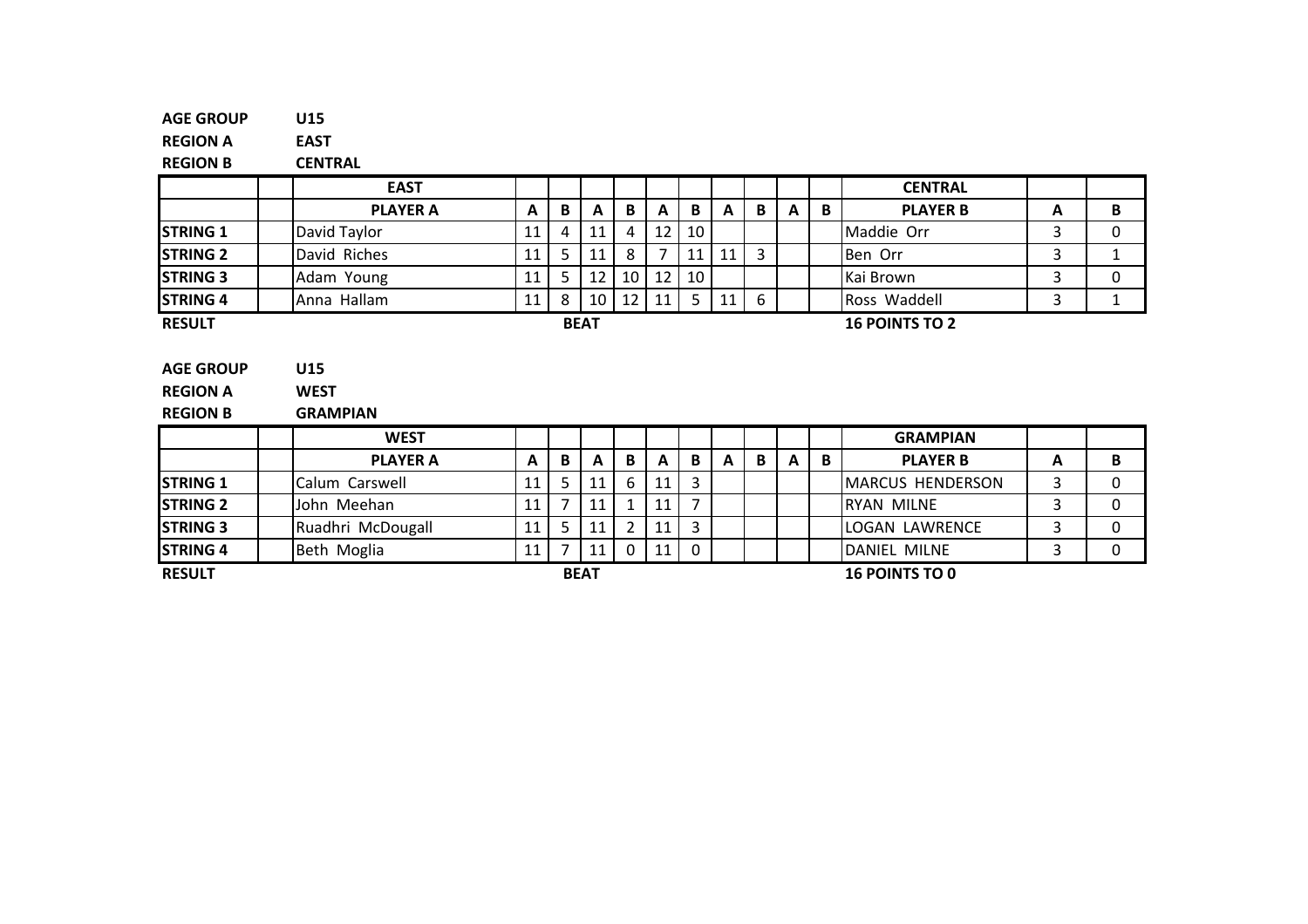

# U17 ROUND ROBIN EVENT

|                 |   |                | 2                | 3               | 4           |                |                       |
|-----------------|---|----------------|------------------|-----------------|-------------|----------------|-----------------------|
| <b>Name</b>     |   | <b>Central</b> | <b>East</b>      | <b>Highland</b> | <b>West</b> | <b>Total</b>   | <b>Final Placings</b> |
| <b>Central</b>  |   |                | 3                | 16              | 4           | 23             |                       |
|                 |   |                | $\boldsymbol{0}$ | 4               |             | 5              |                       |
|                 |   |                | 106              | 151             | 111         | 368            | 3                     |
| <b>East</b>     |   | 16             |                  | 16              | 13          | 45             |                       |
|                 | 2 | 4              |                  | 4               | 3           | 11             |                       |
|                 |   | 145            |                  | 133             | 131         | 409            |                       |
| <b>Highland</b> |   | $\mathbf{2}$   | $\bf{0}$         |                 | $\bf{0}$    | $\overline{2}$ |                       |
|                 | 3 | 0              | 0                |                 | $\bf{0}$    | $\bf{0}$       |                       |
|                 |   | 67             | 57               |                 | 50          | 174            |                       |
| <b>West</b>     |   | 14             | 4                | 16              |             | 34             |                       |
|                 | 4 | 3              |                  | 4               |             | 8              |                       |
|                 |   | 144            | 105              | 132             |             | 381            |                       |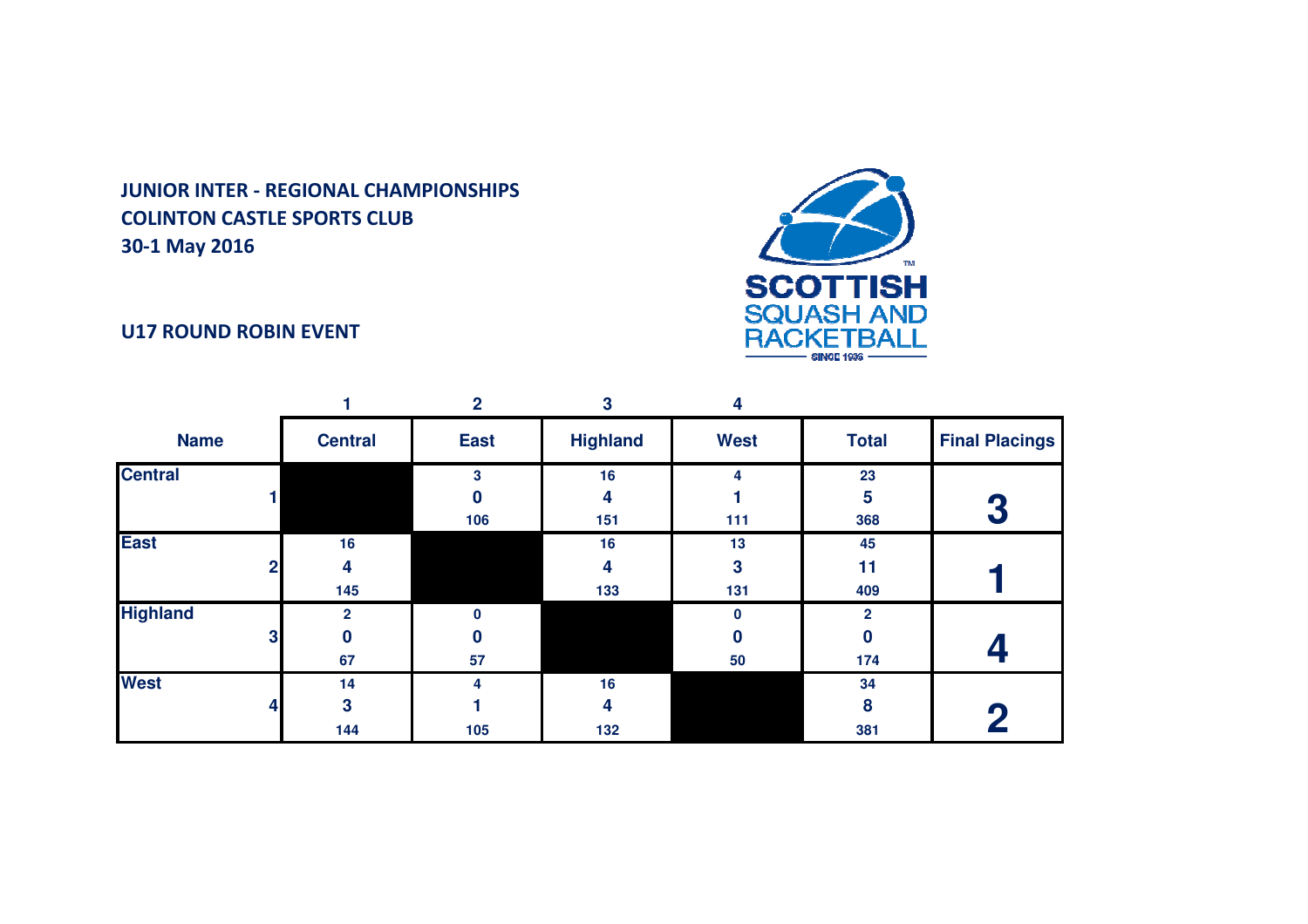STRING<sub>3</sub>

AGE GROUPU17

REGION ACENTRAL



REGION BHIGHLAND

|                  | <b>CENTRAL</b>    |              |                |                |                |                           |                |              |                |              |   | <b>HIGHLAND</b>       |                |              |
|------------------|-------------------|--------------|----------------|----------------|----------------|---------------------------|----------------|--------------|----------------|--------------|---|-----------------------|----------------|--------------|
|                  | <b>PLAYER A</b>   | A            | $\mathbf B$    | $\mathbf{A}$   | B              | $\mathbf{A}$              | B              | A            | $\mathbf B$    | A            | B | <b>PLAYER B</b>       | A              | B            |
| <b>STRING 1</b>  | James Dougan      | 9            | 11             | 11             | 6              | 11                        | 3              | 11           | $\overline{2}$ |              |   | Fraser Steven         | 3              | $\mathbf{1}$ |
| <b>STRING 2</b>  | Jack Orr          | 11           | 3              | 11             | $\overline{3}$ | 11                        | $\overline{4}$ |              |                |              |   | Scott Lafferty        | $\overline{3}$ | $\mathbf{0}$ |
| <b>STRING 3</b>  | Emma Fitzsimmons  | 11           | $\overline{2}$ | 11             | $\overline{7}$ | 10                        | 12             | 11           | 4              |              |   | Mark Kynoch           | 3              | $\mathbf{1}$ |
| <b>STRING 4</b>  | Robbie Harper     | 11           | 4              | 11             | $\overline{2}$ | 11                        | $\overline{4}$ |              |                |              |   | Katie Scott           | 3              | $\mathbf 0$  |
| <b>RESULT</b>    |                   |              |                | <b>BEAT</b>    |                |                           |                |              |                |              |   | <b>16 POINTS TO 2</b> |                |              |
| <b>AGE GROUP</b> | <b>U17</b>        |              |                |                |                |                           |                |              |                |              |   |                       |                |              |
| <b>REGION A</b>  | <b>EAST</b>       |              |                |                |                |                           |                |              |                |              |   |                       |                |              |
| <b>REGION B</b>  | <b>WEST</b>       |              |                |                |                |                           |                |              |                |              |   |                       |                |              |
|                  | <b>EAST</b>       |              |                |                |                |                           |                |              |                |              |   | <b>WEST</b>           |                |              |
|                  | <b>PLAYER A</b>   | A            | B              | $\mathbf{A}$   | B              | A                         | $\mathbf B$    | $\mathbf{A}$ | $\mathbf{B}$   | $\mathbf{A}$ | B | <b>PLAYER B</b>       | A              | B            |
| <b>STRING 1</b>  | Andrew Hill       | 5            | 11             | $\overline{3}$ | 11             | 16                        | 18             |              |                |              |   | Fraser McCann         | 0              | 3            |
| <b>STRING 2</b>  | Georgia Adderley  | 11           | 8              | 11             | 4              | 11                        | 9              |              |                |              |   | Daniel O'Sullivan     | 3              | 0            |
| <b>STRING 3</b>  | James Riches      | 11           | 7              | 8              | 11             | 11                        | 5              | 11           | 6              |              |   | Jack Smillie          | 3              | $\mathbf{1}$ |
| <b>STRING 4</b>  | Mattie Mackenzie  | 11           | 4              | 11             | 6              | 11                        | 5              |              |                |              |   | Orla Young            | 3              | 0            |
| <b>RESULT</b>    |                   |              |                | <b>BEAT</b>    |                |                           |                |              |                |              |   | <b>13 POINTS TO 4</b> |                |              |
| <b>AGE GROUP</b> | <b>U17</b>        |              |                |                |                |                           |                |              |                |              |   |                       |                |              |
| <b>REGION A</b>  | <b>WEST</b>       |              |                |                |                |                           |                |              |                |              |   |                       |                |              |
| <b>REGION B</b>  | <b>HIGHLAND</b>   |              |                |                |                |                           |                |              |                |              |   |                       |                |              |
|                  | <b>WEST</b>       |              |                |                |                |                           |                |              |                |              |   | <b>HIGHLAND</b>       |                |              |
|                  | <b>PLAYER A</b>   | $\mathbf{A}$ | $\, {\bf B}$   | $\mathbf{A}$   | B              | $\boldsymbol{\mathsf{A}}$ | $\, {\bf B}$   | A            | $\mathbf B$    | $\mathbf{A}$ | B | <b>PLAYER B</b>       | A              | B            |
| <b>STRING 1</b>  | Fraser McCann     | 11           | 5              | 11             | $\mathbf{1}$   | 11                        | 4              |              |                |              |   | Fraser Steven         | 3              | 0            |
| <b>STRING 2</b>  | Daniel O'Sullivan | 11           | 8              | 11             | 5.             | 11                        | 8              |              |                |              |   | Scott Lafferty        | 3              | $\mathbf{0}$ |
|                  |                   |              |                |                |                |                           |                |              |                |              |   |                       |                |              |

| <b>RESULT</b>   |                      |    |     | <b>BEAT</b>            |          |                               |  |  | <b>16 POINTS TO 0</b> |  |
|-----------------|----------------------|----|-----|------------------------|----------|-------------------------------|--|--|-----------------------|--|
| <b>STRING 4</b> | <b>Orla</b><br>Young | 11 | دست | $\overline{A}$<br>--   | . .      | $\overline{\phantom{0}}$<br>س |  |  | Katie Scott           |  |
| <b>STRING 3</b> | lJack<br>Smillie     | 11 | 4   | $\overline{A}$<br>-- - | <u>_</u> | س                             |  |  | Mark<br>Kynoch        |  |

Jack Smillie <sup>11</sup> <sup>4</sup> <sup>11</sup> <sup>1</sup> <sup>11</sup> <sup>5</sup> Mark Kynoch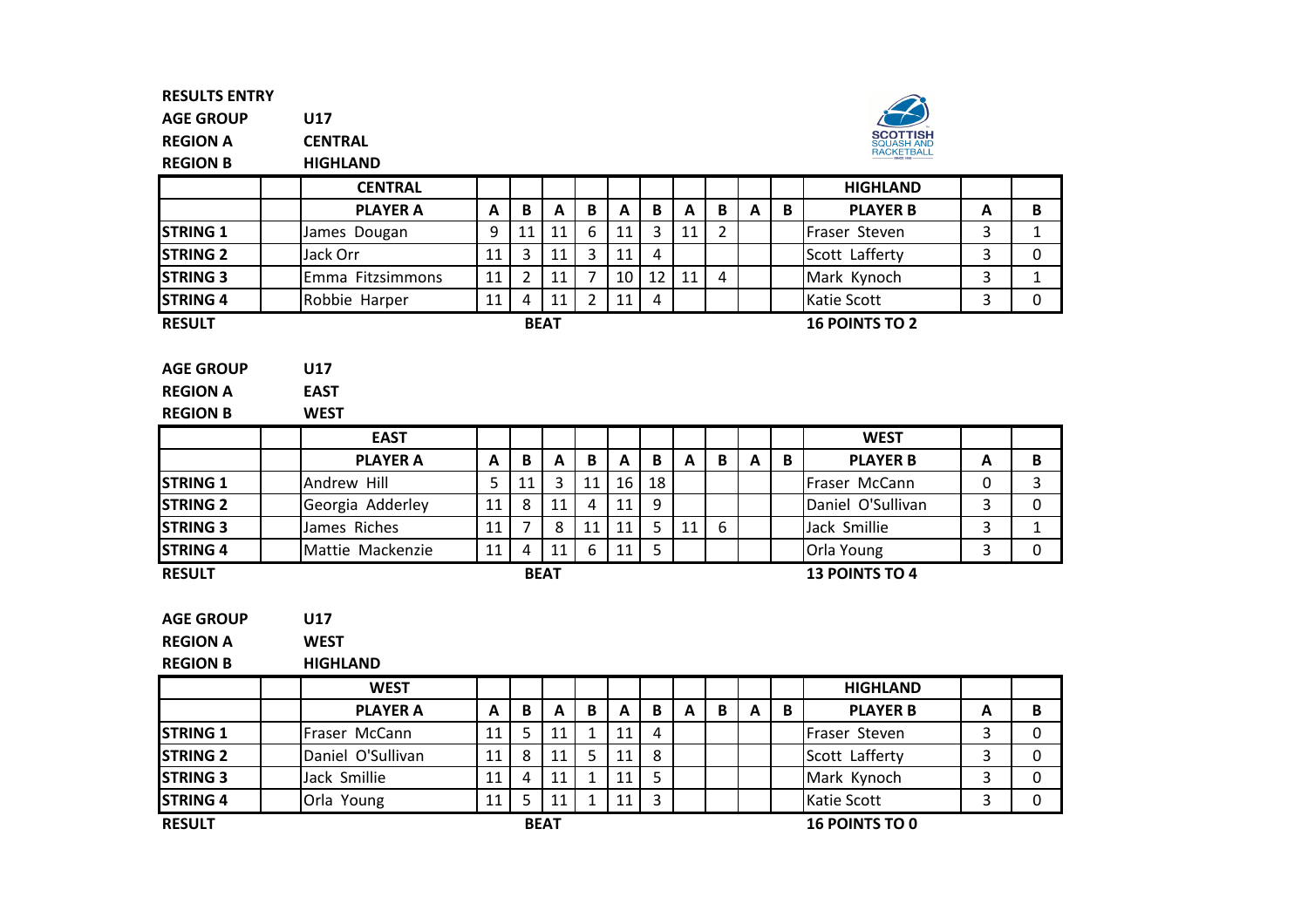| <b>AGE GROUP</b> | U17               |              |                |              |                |              |              |                |                |              |              |                       |                |                |
|------------------|-------------------|--------------|----------------|--------------|----------------|--------------|--------------|----------------|----------------|--------------|--------------|-----------------------|----------------|----------------|
| <b>REGION A</b>  | <b>EAST</b>       |              |                |              |                |              |              |                |                |              |              |                       |                |                |
| <b>REGION B</b>  | <b>CENTRAL</b>    |              |                |              |                |              |              |                |                |              |              |                       |                |                |
|                  | <b>EAST</b>       |              |                |              |                |              |              |                |                |              |              | <b>CENTRAL</b>        |                |                |
|                  | <b>PLAYER A</b>   | $\mathbf{A}$ | $\mathbf{B}$   | $\mathbf{A}$ | $\mathbf{B}$   | $\mathbf{A}$ | $\mathbf{B}$ | $\mathbf{A}$   | $\mathbf{B}$   | $\mathbf{A}$ | $\mathbf{B}$ | <b>PLAYER B</b>       | A              | B              |
| <b>STRING 1</b>  | Andrew Hill       | 11           | 8              | 11           | 4              | 11           | 5            |                |                |              |              | James Dougan          | 3              | $\mathbf 0$    |
| <b>STRING 2</b>  | Georgia Adderley  | 4            | 11             | 11           | 9              | 11           | 5            | 11             | $\overline{3}$ |              |              | Jack Orr              | 3              | $\mathbf{1}$   |
| <b>STRING 3</b>  | James Riches      | 11           | 8              | 11           | 9              | 11           | 4            |                |                |              |              | Emma Fitzsimmons      | 3              | 0              |
| <b>STRING 4</b>  | Mattie Mackenzie  | 11           | 6              | 11           | 6              | 5            | 11           | $\overline{4}$ | 11             | 11           | 6            | Robbie Harper         | $\overline{3}$ | $\overline{2}$ |
| <b>RESULT</b>    |                   |              |                | <b>BEAT</b>  |                |              |              |                |                |              |              | <b>16 POINTS TO 3</b> |                |                |
|                  |                   |              |                |              |                |              |              |                |                |              |              |                       |                |                |
| <b>AGE GROUP</b> | U17               |              |                |              |                |              |              |                |                |              |              |                       |                |                |
| <b>REGION A</b>  | <b>EAST</b>       |              |                |              |                |              |              |                |                |              |              |                       |                |                |
| <b>REGION B</b>  | <b>HIGHLAND</b>   |              |                |              |                |              |              |                |                |              |              |                       |                |                |
|                  | <b>EAST</b>       |              |                |              |                |              |              |                |                |              |              | <b>HIGHLAND</b>       |                |                |
|                  | <b>PLAYER A</b>   | $\mathbf{A}$ | B              | $\mathbf{A}$ | B              | $\mathbf{A}$ | $\, {\bf B}$ | $\mathbf{A}$   | B              | $\mathbf{A}$ | B            | <b>PLAYER B</b>       | A              | B              |
| <b>STRING 1</b>  | Andrew Hill       | 11           | 9              | 11           | 6              | 11           | 5            |                |                |              |              | Fraser Steven         | $\overline{3}$ | 0              |
| <b>STRING 2</b>  | Georgia Adderley  | 11           | 5              | 11           | $\mathbf{1}$   | 11           | 3            |                |                |              |              | Scott Lafferty        | 3              | $\mathbf 1$    |
| <b>STRING 3</b>  | James Riches      | 12           | 10             | 11           | $\overline{7}$ | 11           | 3            |                |                |              |              | Mark Kynoch           | 3              | $\overline{2}$ |
| <b>STRING 4</b>  | Mattie Mackenzie  | 11           | $\overline{3}$ | 11           | $\overline{4}$ | 11           | $\mathbf{1}$ |                |                |              |              | <b>Katie Scott</b>    | $\overline{3}$ | $\mathbf{0}$   |
| <b>RESULT</b>    |                   |              |                | <b>BEAT</b>  |                |              |              |                |                |              |              | <b>16 POINTS TO 3</b> |                |                |
|                  |                   |              |                |              |                |              |              |                |                |              |              |                       |                |                |
| <b>AGE GROUP</b> | U17               |              |                |              |                |              |              |                |                |              |              |                       |                |                |
| <b>REGION A</b>  | <b>WEST</b>       |              |                |              |                |              |              |                |                |              |              |                       |                |                |
| <b>REGION B</b>  | <b>CENTRAL</b>    |              |                |              |                |              |              |                |                |              |              |                       |                |                |
|                  | <b>WEST</b>       |              |                |              |                |              |              |                |                |              |              | <b>CENTRAL</b>        |                |                |
|                  | <b>PLAYER A</b>   | A            | B              | $\mathbf{A}$ | B              | $\mathbf{A}$ | B            | $\mathbf{A}$   | B              | A            | B            | <b>PLAYER B</b>       | A              | B              |
| <b>STRING 1</b>  | Fraser McCann     | 11           | $\overline{4}$ | 11           | 6              | 11           | 9            |                |                |              |              | James Dougan          | $\overline{3}$ | $\overline{2}$ |
| <b>STRING 2</b>  | Daniel O'Sullivan | 6            | 11             | 11           | 9              | 12           | 10           | 11             | 6              |              |              | Jack Orr              | 3              | $\mathbf{1}$   |
| <b>STRING 3</b>  | Jack Smillie      | 9            | 11             | 12           | 14             | 11           | 8            | 6              | 11             |              |              | Emma Fitzsimmons      | 1              | 3              |
| <b>STRING 4</b>  | Orla Young        | 11           | $\overline{4}$ | 11           | 4              | 11           | 4            |                |                |              |              | Robbie Harper         | $\overline{3}$ | $\mathbf 0$    |
| <b>RESULT</b>    |                   |              |                | <b>BEAT</b>  |                |              |              |                |                |              |              | <b>14 POINTS TO 6</b> |                |                |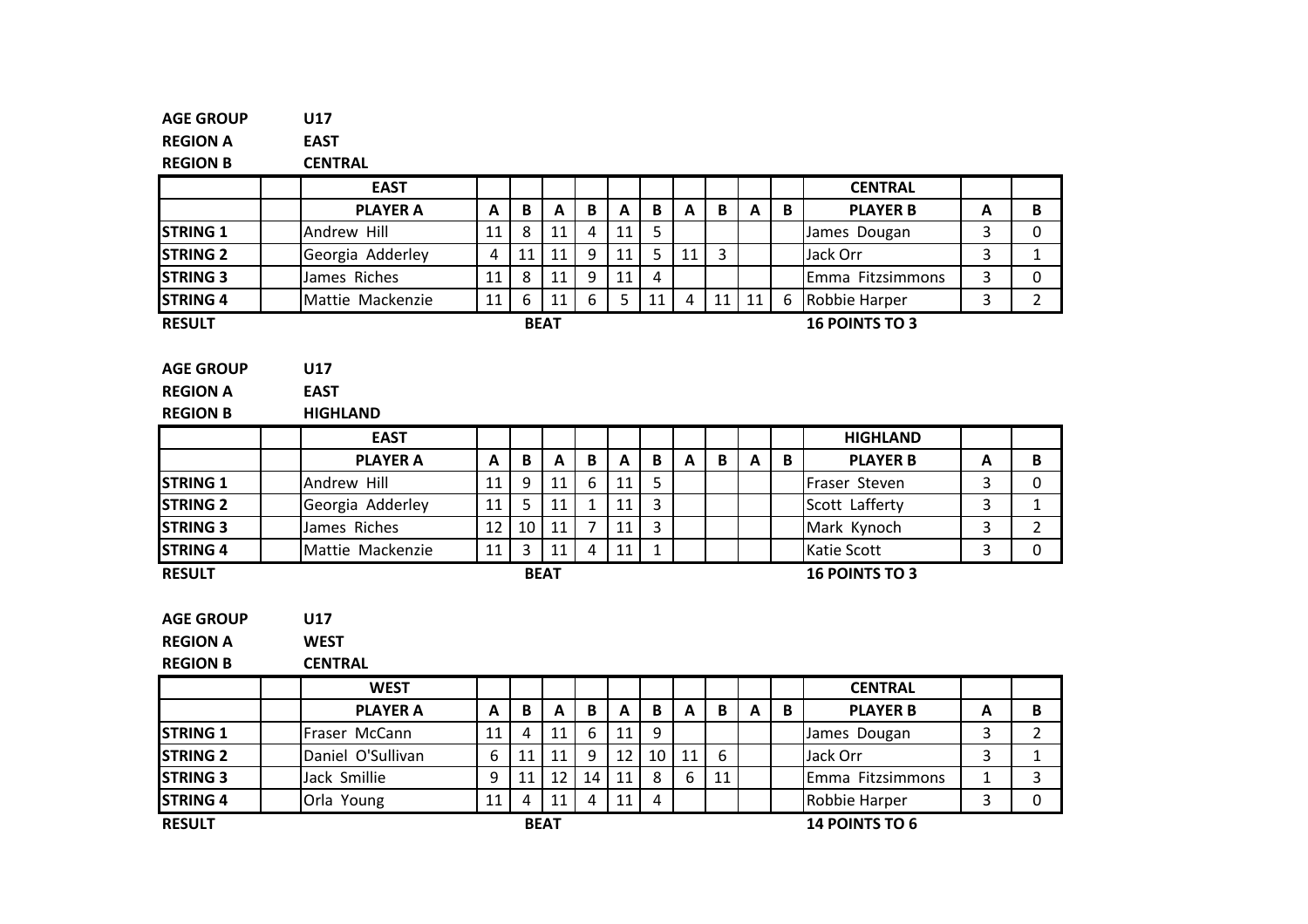

## U19 ROUND ROBIN EVENT

|                           |   |             | 2                                        | 3                         | Δ           |              |                       |
|---------------------------|---|-------------|------------------------------------------|---------------------------|-------------|--------------|-----------------------|
| <b>Name</b>               |   | <b>East</b> | <b>Highlands &amp;</b><br><b>Islands</b> | <b>Tayside &amp; Fife</b> | <b>West</b> | <b>Total</b> | <b>Final Placings</b> |
| <b>East</b>               |   |             | 16                                       | 16                        | 13          | 45           |                       |
|                           |   |             | 4                                        | 4                         | 3           | 11           |                       |
|                           |   |             | 134                                      | 144                       | 143         | 421          |                       |
| <b>Highland</b>           |   |             |                                          | 5                         |             | 6            |                       |
|                           | 2 |             |                                          | $\bf{0}$                  |             |              |                       |
|                           |   | 48          |                                          | 131                       | 61          | 240          |                       |
| <b>Tayside &amp; Fife</b> |   |             | 16                                       |                           | 4           | 21           |                       |
|                           | 3 | 0           | 4                                        |                           |             | 5            | 3                     |
|                           |   | 96          | 168                                      |                           | 95          | 359          |                       |
| <b>West</b>               |   | 6           | 16                                       | 13                        |             | 35           |                       |
|                           |   |             | 4                                        | 3                         |             | 8            | 2                     |
|                           |   | 113         | 136                                      | 117                       |             | 366          |                       |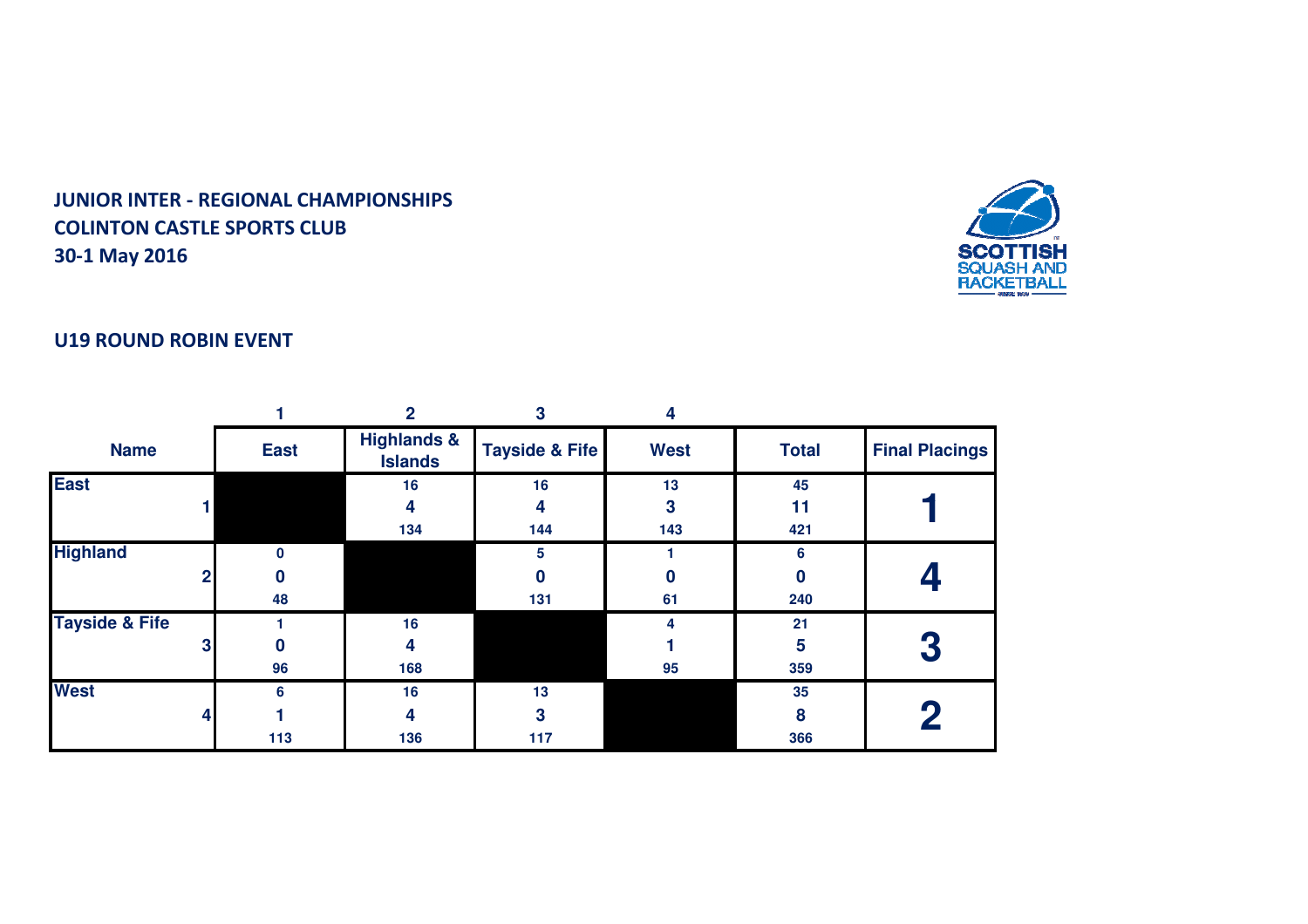AGE GROUPU19

REGION AEAST

REGION BHIGHLAND



|                 | <b>EAST</b>     |    |    |             |   |    |   |   |   |   |   | <b>HIGHLAND</b>       |   |          |
|-----------------|-----------------|----|----|-------------|---|----|---|---|---|---|---|-----------------------|---|----------|
|                 | <b>PLAYER A</b> | A  | B  | А           | B | A  | B | A | В | A | B | <b>PLAYER B</b>       | A | B        |
| <b>STRING 1</b> | Carrie Hallam   | 13 | 11 | 11          |   | 11 | 9 |   |   |   |   | <b>Ross Mowat</b>     |   | $\Omega$ |
| <b>STRING 2</b> | Angus McPherson | 11 | 3  | 11          | 8 | 11 |   |   |   |   |   | Harry Jack            |   | 0        |
| <b>STRING 3</b> | James Taylor    | 11 | 3  | 11          | 6 | 11 |   |   |   |   |   | Lewis MacLennan       |   | $\Omega$ |
| <b>STRING 4</b> | Andrew Boyd     |    | 0  | 11          |   | 11 | 0 |   |   |   |   |                       |   | $\Omega$ |
| <b>RESULT</b>   |                 |    |    | <b>BEAT</b> |   |    |   |   |   |   |   | <b>16 POINTS TO 0</b> |   |          |

REGION AWEST

REGION BTAYSIDE AND FIFE

|                  | <b>WEST</b>        |    |    |    |    |    |    |    |   |   |   | <b>TAYSIDE AND FIFE</b>   |   |   |
|------------------|--------------------|----|----|----|----|----|----|----|---|---|---|---------------------------|---|---|
|                  | <b>PLAYER A</b>    | А  | B  | A  | В  | A  | в  | A  | В | A | B | <b>PLAYER B</b>           | А | в |
| <b>ISTRING 1</b> | Patrick O'Sullivan | 11 |    | 11 | 4  | 11 | ∍  |    |   |   |   | KATRIONA ALLEN            | 3 |   |
| <b>STRING 2</b>  | Mark Coyle         | 11 | 6  |    | 11 | 11 |    | 11 | 8 |   |   | <b>ICALLUM BROWN</b>      | 3 |   |
| <b>ISTRING 3</b> | Jonny Brady        | 12 | 10 | 11 | 4  | 11 |    |    |   |   |   | <b>CALLUM SORBIE</b>      | 3 |   |
| <b>STRING 4</b>  | Oonagh O'Sullivan  |    |    | h  | 11 |    | 11 |    |   |   |   | <b>ICATHERINE HOLLAND</b> | 0 |   |
| <b>RESULT</b>    | <b>BEAT</b>        |    |    |    |    |    |    |    |   |   |   | <b>13 POINTS TO 4</b>     |   |   |

RESULT

AGE GROUPU19

REGION AEAST

WEST

REGION B

|                 | <b>EAST</b>     |    |          |             |    |    |    |    |    |    |   | <b>WEST</b>           |   |   |
|-----------------|-----------------|----|----------|-------------|----|----|----|----|----|----|---|-----------------------|---|---|
|                 | <b>PLAYER A</b> | А  | В        | A           | В  | А  | В  | A  | B  | A  | B | <b>PLAYER B</b>       | A | B |
| <b>STRING 1</b> | Carrie Hallam   | 6  | 11       | Q           | 11 |    | 11 |    |    |    |   | Patrick O'Sullivan    |   | 3 |
| <b>STRING 2</b> | Angus McPherson | 8  | 11       | 11          | 8  | 11 |    | 12 | 10 |    |   | Mark Coyle            |   |   |
| <b>STRING 3</b> | James Taylor    | 8  | 11       | 11          | 9  | 5  | 11 | 11 |    | 11 |   | Jonny Brady           |   |   |
| <b>STRING 4</b> | Calam Harvie    | 11 | $\Omega$ | 11          |    | 11 |    |    |    |    |   | Oonagh O'Sullivan     |   | 0 |
| <b>RESULT</b>   |                 |    |          | <b>BEAT</b> |    |    |    |    |    |    |   | <b>13 POINTS TO 6</b> |   |   |